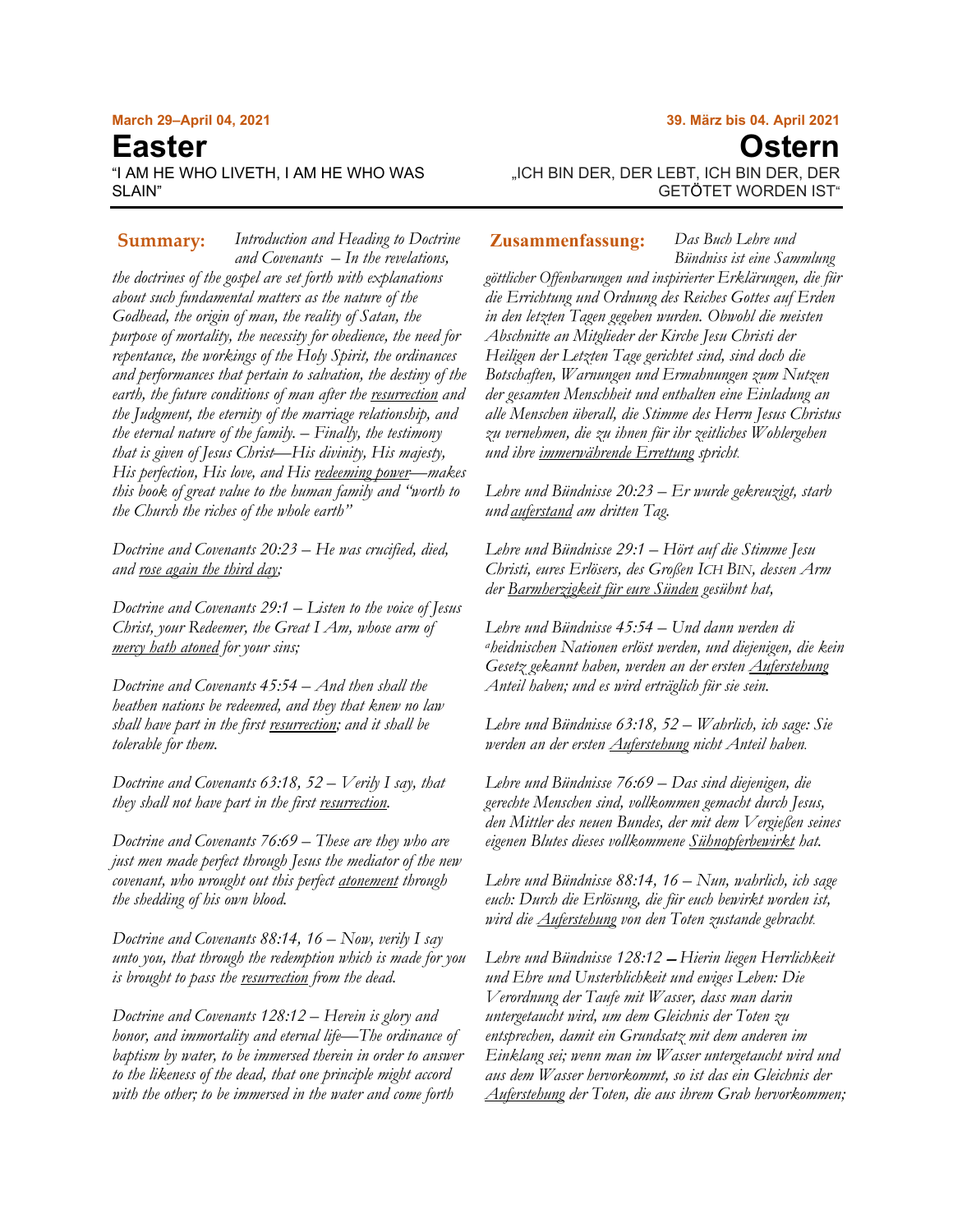*out of the water is in the likeness of the resurrection of the dead in coming forth out of their graves; hence, this ordinance was instituted to form a relationship with the ordinance of baptism for the dead, being in likeness of the dead.*

*Doctrine and Covenants 130:18 – Whatever principle of intelligence we attain unto in this life, it will rise with us in the resurrection.*

*Doctrine and Covenants 132:7, 13, 19, 26 – And verily I say unto you, that the conditions of this law are these: All covenants, contracts, bonds, obligations, oaths, vows, performances, connections, associations, or expectations, that are not made and entered into and sealed by the Holy Spirit of promise, of him who is anointed, both as well for time and for all eternity, and that too most holy, by revelation and commandment through the medium of mine anointed, whom I have appointed on the earth to hold this power (and I have appointed unto my servant Joseph to hold this power in the last days, and there is never but one on the earth at a time on whom this power and the keys of this priesthood are conferred), are of no efficacy, virtue, or force in and after the resurrection from the dead; for all contracts that are not made unto this end have an end when men are dead.*

*Doctrine and Covenants 133:55 – And from Moses to Elijah, and from Elijah to John, who were with Christ in his resurrection, and the holy apostles, with Abraham, Isaac, and Jacob, shall be in the presence of the Lamb.*

*Doctrine and Covenants 138:2 – And reflecting upon the great atoning sacrifice that was made by the Son of God, for the redemption of the world;*

*Doctrine and Covenants 138:4 – That through his atonement, and by obedience to the principles of the gospel, mankind might be saved.*

*Doctrine and Covenants 138:14, 19, 27, 43, 51 – All these had departed the mortal life, firm in the hope of a glorious resurrection, through the grace of God the Father and his Only Begotten Son, Jesus Christ.*

*darum wurde diese Verordnung eingeführt, um eine Beziehung zur Verordnung der Taufe für die Toten herzustellen, denn sie ist ein Gleichnis der Toten.*

*Lehre und Bündnisse 132:7, 13, 19, 26 – Und wahrlich, ich sage euch: Die Bedingungen dieses Gesetzes sind: Alle Bündnisse, Verträge, Verbindlichkeiten, Verpflichtungen, Eide, Gelöbnisse, Handlungen, Bindungen, Vereinbarungen und Erwartungen, die nicht sowohl für die Zeit als auch für alle Ewigkeit geschlossen und eingegangen und vom Heiligen Geist der Verheißung gesiegelt werden – durch den, der gesalbt ist–, und das auch auf höchst heilige Weise durch Offenbarung und Gebot mittels meines Gesalbten, den ich dazu bestimmt habe, auf Erden diese Macht innezuhaben (und ich habe meinen Diener Joseph bestimmt, dass er diese Macht in den letzten Tagen innehaben soll, und es gibt auf Erden zu einer Zeit immer nur einen, dem diese Macht und die Schlüssel dieses Priestertums übertragen sind), haben bei der Auferstehung von den Toten und danach keinerlei Wirksamkeit, Kraft und Gültigkeit; denn alle Verträge, die nicht zu diesem Zweck geschlossen werden, haben ein Ende, wenn die Menschen tot sind.*

*Lehre und Bündnisse 130:18 – Jeglicher Grundzug der Intelligenz, den wir uns in diesem Leben zu eigen machen, wird mit uns in der Auferstehung hervorkommen.*

*Lehre und Bündnisse 133:55 – Und von Mose bis Elija, und von Elija bis Johannes, die bei der Auferstehung Christi mit ihm waren, und die heiligen Apostel samt Abraham, Isaak und Jakob werden in der Gegenwart des Lammes sein.*

*Lehre und Bündnisse 138:2 – Und überdachte das große, sühnende Opfer, das der Sohn Gottes für die Erlösung der Welt vollbracht hatte,*

*Lehre und Bündnisse 138:4 – Damit durch sein Sühnopfer und durch Gehorsam gegenüber den Grundsätzen des Evangeliums die Menschen errettet werden könnten.*

*Lehre und Bündnisse 138:14, 19, 27, 43, 51 – Sie alle waren aus dem irdischen Leben geschieden in der festen Hoffnung auf eine herrliche Auferstehung durch die Gnade Gottes des Vatersund seine einziggezeugten Sohnes, Jesus Christus.*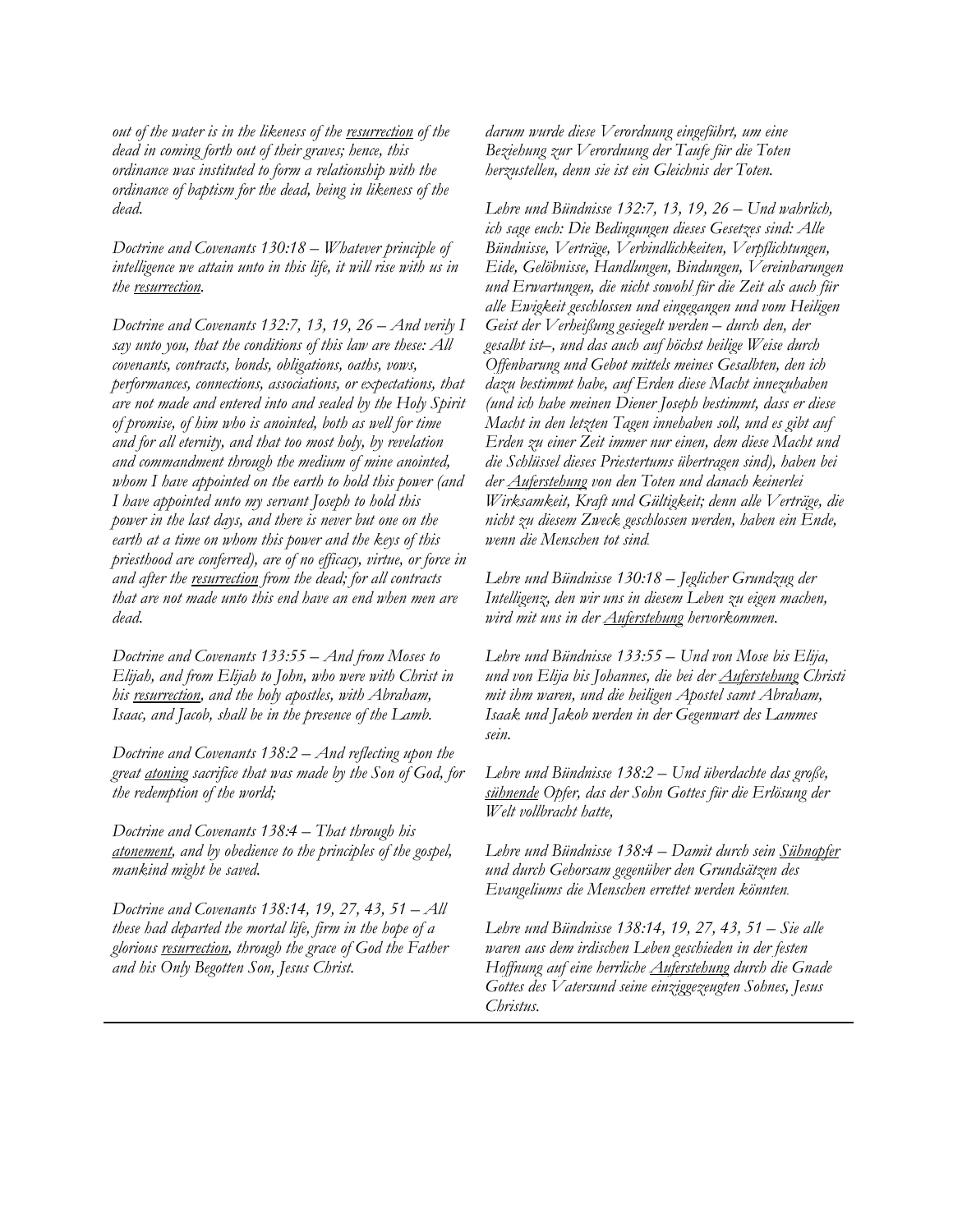# **Supplemental Jewish and Holy Land Insights**

**What added insight is there of "three-days and three-nights?"** Many Christians struggle with the symbolism due to a mainstream Christian

tradition of Good Friday as the crucifixion day and Easter Sunday as the resurrection day. That, according to the scriptural way of calculating 24- hour days, still is only two nights and two days.

### **What did the Savior say about his death and resurrection?**

"Then certain of the scribes and of the Pharisees answered, saying, Master, we would see a sign from thee. But he answered and said unto them, An evil and adulterous generation seeketh after a sign; and there shall no sign be given to it, but the sign of the prophet Jonas: For as Jonas was three days and three nights in the whale's belly; so shall the Son of man be three days and three nights in the heart of the earth. The men of Nineveh shall rise in judgment with this generation, and shall condemn it: because they repented at the preaching of Jonas; and, behold, a greater than Jonas is here." **(Matthew 12:38-42)** "The Son of man must be delivered into the hands of sinful men, and be crucified, and the third day rise again." "Thus it is written, and thus it behoved Christ to suffer, and to rise from the dead the third day." **[\(Luke](https://www.lds.org/scriptures/nt/luke/24.7,21,46?lang=eng&clang=eng#p6) 24:7, 46)** ". . . and be raised again the third day." **(Matthew 16:21; 17:23, Mark 9:31)**

# **What other prophecies are there about three-days and three nights?**

To the Nephites**,** "And the God of our fathers, who were led out of Egypt, out of bondage, and also were preserved in the wilderness by him, yea, the God of Abraham, and of Isaac, and the God of Jacob, yieldeth himself, according to the words of the angel, as a man, into the hands of wicked men, to be lifted up, according to

# **Ergänzende Jüdische und Heilige Land Einsichte**

#### **Welche zusätzlichen Erkenntnisse gibt es über "drei Tage und drei Nächte"?**

Viele Christen befehden mit der Symbolik aufgrund einer gängigen christlichen Tradition von Karfreitag als Kreuzigungstag und Ostersonntag als Auferstehungstag. Das sind nach der biblischen Berechnung von 24-Stunden-Tagen immer noch nur zwei Nächte und zwei Tage.

## **Was sagte der Erretter über seinen Tod und seine Auferstehung?**

"Darauf wandten sich einige Schriftgelehrte und Pharisäer an ihn: Meister, wir möchten von dir ein Zeichen sehen. Er antwortete ihnen: Diese böse und treulose Generation fordert ein Zeichen, aber es wird ihr kein Zeichen gegeben werden außer das Zeichen des Propheten Jona. Denn wie Jona drei Tage und drei Nächte im Bauch des Fisches war, so wird auch de r Menschensohn drei Tage und drei Nächte im Schoß der Erde sein.Die Männer von Ninive werden beim Gericht mit dieser Generation auftreten und sie verurteilen; denn sie sind auf die Botschaft des Jona hin umgekehrt. Und siehe, hier ist mehr als Jona. Die Königin des Südens wird beim Gericht gegen diese Generation auftreten und sie verurteilen; denn sie kam vom Ende der Erde, um die Weisheit Salomos zu hören. Und siehe, hier ist mehr als Salomo." (Matthäus 12:38-42) "Der Menschensohn muss in die Hände sündiger Menschen ausgeliefert und gekreuzigt werden und am dritten Tag auferstehen." "Er sagte zu ihnen: So steht es geschrieben: Der Christus wird leiden und am dritten Tag von den Toten auferstehen." (Lukas 24 7, 46) "und am dritten Tag auferweckt werden." **(Matthäus 16:21; 17:23, Markus 9:31)**

# **Welche anderen Prophezeiungen gibt es über drei Tage und drei Nächte?**

Zu den Nephiten: "Und der Gott unserer Väter, die aus Ägypten geführt wurden, aus der Knechtschaft, und auch in der Wildnis bewahrt geblieben sind durch ihn, ja, den Gott Abrahams und Isaaks und den Gott Jakobs, gibt sich selbst, gemäß den Worten des Engels, als Mensch in die Hände schlechter Menschen, um emporgehoben zu werden, wie Zenoch es gesagt hat, und um gekreuzigt zu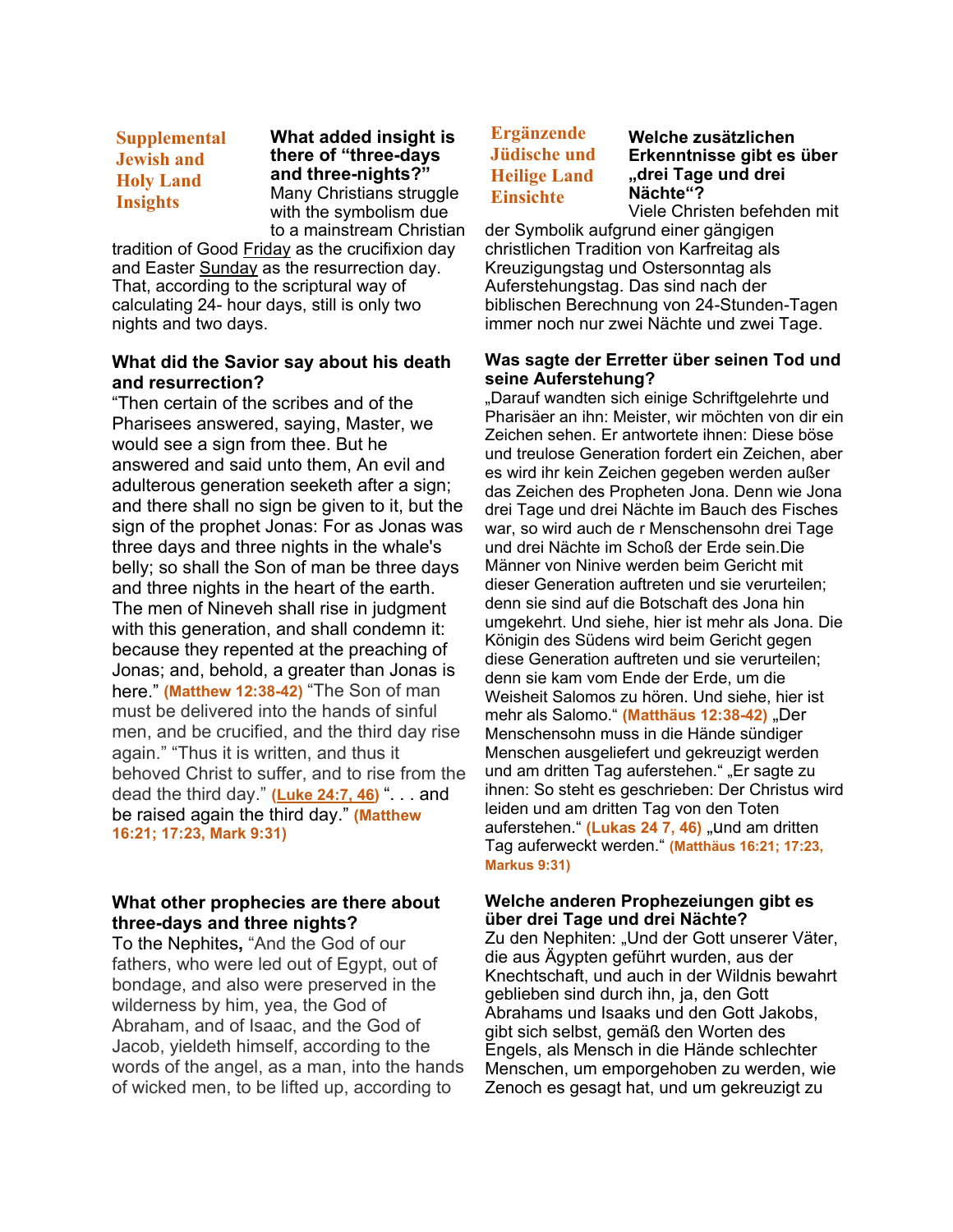the words of Zenock, and to be crucified, according to the words of Neum, and to be buried in a sepulchre, according to the words of Zenos, which he spake concerning the three days of darkness, which should be a sign given of his death unto those who should inhabit the isles of the sea, more especially given unto those who are of the house of Israel." **(1 Nephi 19:10)** "And the people began to look with great earnestness for the sign which had been given by the prophet Samuel, the Lamanite, yea, for the time that there should be darkness for the space of three days over the face of the land. **(3 Nephi 8:3-4)** "And there was not any light seen, neither fire, nor glimmer, neither the sun, nor the moon, nor the stars, for so great were the mists of darkness which were upon the face of the land. And it came to pass that it did last for the space of three days that there was no light seen; and there was great mourning and howling and weeping among all the people continually; yea, great were the groanings of the people, because of the darkness and the great destruction which had come upon them." **(3 Nephi 8:22-23)**

# **How does night-time in Israel coincide with daylight in the Book of Mormon lands?**

"And when the sixth hour (12-noon in today's time) was come, there was darkness over the whole land until the ninth hour (3:00 pm in today's time)."Jesus cried with a loud voice, *Eloi, Eloi, lama sabachtani*? Which being interpreted, My God, my God, why hast thou forsaken me?" **(Mark [15:33-34\)](https://www.lds.org/scriptures/nt/mark/15.33-34?lang=eng&clang=eng#p32)** 3:00 pm in Israel is still 6:00 am even in the eastern part of the Book of Mormon lands. That may be understood as, the three days in the Book of Mormon lands – that were blackened – concur with three nights in Israel.

werden, wie Nehum es gesagt hat, und um in ein Grab gelegt zu werden, wie Zenos es gesagt hat, als er über die drei Tage der Finsternis gesprochen hat, die als ein Zeichen seines Todes denen gegeben werden, die auf den Inseln des Meeres wohnen, mehr noch denen gegeben werden, die vom Haus Israel sind." **(1 Nephi 19:10)** "Und das Volk fing an, mit großem Ernst nach dem Zeichen auszuschauen, das von dem Propheten Samuel dem Lamaniten genannt worden war, ja, nach der Zeit, da es im Land über den Zeitraum von drei Tagen hinweg Finsternis geben würde. Und im Volk fingen große Zweifel und Auseinandersetzungen an, ungeachtet dessen, dass so viele Zeichen gegeben worden waren." (3 Nephi 8: 3-4) "Und es war keinerlei Licht zu sehen, weder Feuer noch Glimmen, weder die Sonne noch der Mond noch die Sterne; denn so dicht waren die Nebel von Finsternis, die auf dem Land lagen. Und es begab sich: Es dauerte den Zeitraum von drei Tagen, dass kein Licht zu sehen war; und es gab unter dem ganzen Volk beständig großes Trauern und Heulen und Weinen; ja, groß war das Stöhnen der Menschen wegen der Finsternis und der großen Zerstörung, die über sie hereingebrochen war." **(3 Nephi 8: 22-23)**

#### **Wie fällt die Nacht in Israel mit dem Tageslicht in den Ländern des Buches Mormon zusammen?**

"Als die sechste Stunde kam (12 Uhr in der heutigen Zeit), brach eine Finsternis über das ganze Land herein - bis zur neunten Stunde. Und in der neunten Stunde schrie Jesus mit lauter Stimme: *Eloï, Eloï, lama sabachtani?,* das heißt übersetzt: Mein Gott, mein Gott, warum hast du mich verlassen?" "Und als die sechste Stunde gekommen war, herrschte im ganzen Land bis zur neunten Stunde Dunkelheit (15 Uhr in der heutigen Zeit)." **(Markus 15: 33-34)** 15.00 Uhr in Israel ist immer noch 6.00 Uhr, selbst im östlichen Teil des Landes des Buches Mormon. Das kann so verstanden werden, dass die drei Tage im Land des Buches Mormon – die geschwärzt wurden - mit drei Nächten in Israel übereinstimmen.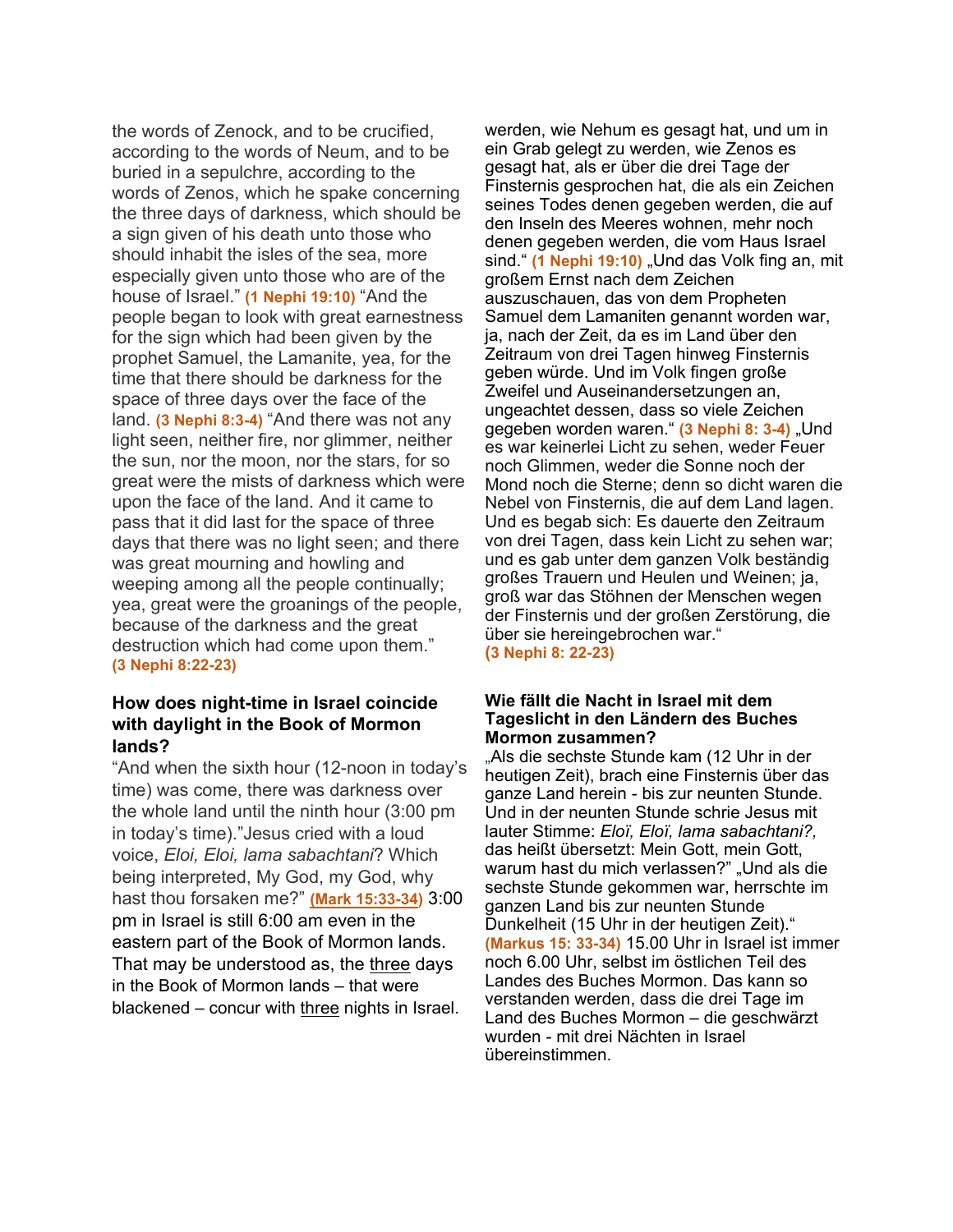#### **What chronology did early Apostles give?**

It will help to remember that since creation, 24 hour periods (days) begin with nightfall. Six days before the Passover that year, Jesus spent the Sabbath eve and day (what we call a *Friday nightfall/Saturday*) with Martha, Mary and Lazarus, "Then Jesus six days before the Passover came to Bethany where Lazarus was which had been dead, whom he raised from the dead." **(John 12:1)**

#### **What is the sequence of "Palm Sunday to the three-nights and three-days and the resurrection?**

The following day was the Triumphal Entry, **(John 12:12)** Five days before Passover, Palm Sunday, (it was not "Palm Saturday" because riding or working an animal is not permitted on a Sabbath Day), **(Exodus 23:13)** "Palm Sunday" was the first day of the week *(Saturday nightfall/Sunday)*. ". . . When the chief priests saw the wonderful things that he did, and the children crying in the temple and saying, Hosanna to the Son of David; they were sore displeased . . . And Jesus saith unto them, Yea; have ye never read, Out of the mouth of babes and sucklings thou hast perfected praise? . . . And he . . . went out of the city into Bethany; and he lodged there." **(Matthew 21:16-17)**

# **How can the parable of the fig tree help us understand the Savior's mission?**

Four days before the Passover, the following day, (*Sunday nightfall/Monday*), "Now in the morning as he returned into the city, he hungered." **(Matthew 21:18)** Jesus cursed a fig tree, it did not have the first fruit. In Israel, the fig trees produce in the spring and in the fall. If the first fruit failed, how could there be a second fruit (a second coming)? **(Mark 11:12-13)**

#### **How may expelling money changers connect to the ancient cleansing of the temple?**

Three days before Passover, according to some tradition, was the annual cleansing of the temple prior to Passover in "purifying of all holy things" as stated in **(1 Chronicles 23:28)**

## **Welche Chronologie gaben frühe Apostel?**

Es wird hilfreich sein, sich daran zu erinnern, dass seit der Erstellung 24-Stunden-Perioden (Tage) mit Einbruch der Dunkelheit beginnen. Sechs Tage vor dem Passah in diesem Jahr verbrachte Jesus den Sabbatabend und den Tag (was wir Freitagabend/Samstag nennen) mit Martha, Maria und Lazarus: "Sechs Tage vor dem Paschafest kam Jesus nach Betanien, wo Lazarus war, den er von den Toten auferweckt hatte." **(Johannes 12: 1)**

#### Wie ist die Reihenfolge von "Palmsonntag **bis zu den drei Nächten und drei Tagen und der Auferstehung?**

Der folgende Tag war der Siegeszug **(Johannes 12, 12)**. Fünf Tage vor dem Passahfest, Palmsonntag (es war kein "Palm-Samstag", da das Reiten oder Arbeiten eines Tieres an einem Sabbat nicht gestattet ist) **(2 Mose 23, 13)** "Palmsonntag" war der erste Tag der Woche *(Samstagabend/Sonntag).* "Als nun die Hohepriester und die Schriftgelehrten die Wunder sahen, die er tat, und die Kinder im Tempel rufen hörten: Hosanna dem Sohn Davids!, da wurden sie ärgerlich . . . Jesus antwortete ihnen: Ja. Habt ihr nie gelesen: Aus dem Mund der Kinder und Säuglinge schaffst du dir Lob? Und er . . . ging aus der Stadt hinaus nach Betanien; dort übernachtete er." **(Matthäus 21:16-17)**

#### **Wie kann das Gleichnis vom Feigenbaum uns helfen, die Mission des Erretters zu verstehen?**

Vier Tage vor dem Passah, am folgenden Tag *(Sonntagabend/Montag): "Als er am Morgen in* die Stadt zurückkehrte, hatte er Hunger." **(Matthäus 21:18)** Jesus verfluchte einen Feigenbaum, der keine erste Frucht hatte. In Israel produzieren die Feigenbäume im Frühjahr und im Herbst. Wenn die erste Frucht versagt hat, wie könnte es dann eine zweite Frucht geben (eine zweite kommt)? **(Markus 11: 12-13)**

# **Wie kann die Vertreibung von Geldwechslern mit der alten Reinigung des Tempels in Verbindung gebracht werden?**

Drei Tage vor dem Passah war nach einiger Tradition die jährliche Reinigung des Tempels vor dem Passah, um "alle heiligen Dinge zu reinigen", wie in **(1 Chronik 23:28)** angegeben.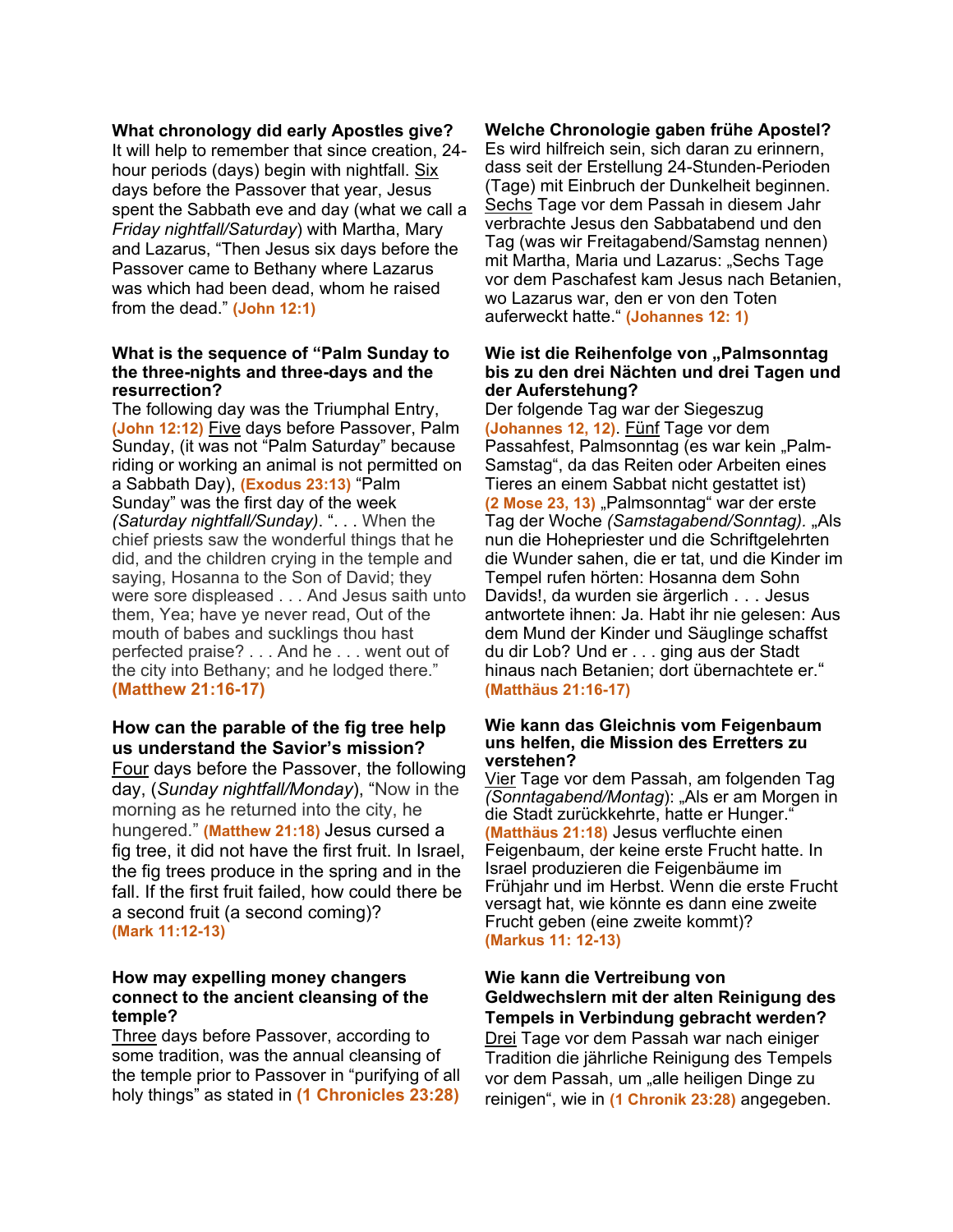This may have been typified as Jesus whipped out the money changers, Jesus went into the temple, and . . . cast out them that sold and bought in the temple . . . And would not suffer that any man should carry any vessel through the temple. **(Mark 11:14-16)** That was likely three days before Passover, (*Monday nightfall/Tuesday*)

# **What plans were unfolding?**

Two days before the Passover, (*Tuesday nightfall/Wednesday*) The plan unfolds to eliminate Jesus. "Ye know that after two days is the feast of the Passover, and the Son of man is betrayed to be crucified. Then assembled together the chief priests, and the scribes, and the elders of the people, unto the palace of the high priest, who was called Caiaphas, And consulted that they might take Jesus by subtilty, and kill him. But they said, Not on the feast day, lest there be an uproar among the people." **(Matthew 26:1-5)**

# **How did the Savior prepare for our salvation?**

One day before the Passover (*Wednesday nightfall/Thursday)* is the preparation day before Passover. The night and day that the Savior prepared the way for us to return to Heavenly Father's presence. That is the only night and day there are no sacrifices at the temple. Jesus was the sacrifice, alone, that night at Gethsemane.

# **What is included in Passover Preparations:**

Since the Passover was the next nightfall and day, preparations for cleaning, removal of all leaven, yeast, or items that might sprout or rise were under way. A tradition still followed in modern Israel is that the leaven must be "sold." The chief rabbi arranges to sell the entire country's supply of grain, prepackaged breads, and leavened products to a non-Jew before the Passover begins. In that way whatever leaven is still around does not really belong to the Jews.

Dies könnte typisch gewesen sein, als Jesus die Geldwechsler auspeitschte Jesus ging in den Tempel, "und begann, die Händler und Käufer aus dem Tempel hinauszutreiben . . . und ließ nicht zu, dass jemand irgendetwas durch den Tempelbezirk trug." **(Markus 11: 14- 16)** Das war wahrscheinlich drei Tage vor dem Passah *(Montagabend/Dienstag)*

# **Welche Pläne entwickelten sich?**

Zwei Tage vor dem Passah *(Dienstagabend / Mittwoch)* Der Plan, Jesus zu eliminieren, entfaltet sich. "Ihr wisst, dass nach zwei Tagen das Passahfest ist und der Menschensohn verraten wird, um gekreuzigt zu werden. Dann versammelten sich die Hohenpriester, die Schriftgelehrten und die Ältesten des Volkes zum Palast des Hohenpriesters, der Kaiphas genannt wurde, und berieten sich, dass sie Jesus durch Subtilität nehmen und ihn töten könnten. Aber sie sagten: Nicht am Festtag, damit es nicht zu Aufruhr unter den Menschen kommt." **(Matthäus 26: 1-5)**

# **Wie hat sich der Erretter auf unser Heil vorbereitet?**

Ein Tag vor dem Passah *(Mittwochabend/Donnerstag)* ist der Vorbereitungstag vor dem Passah. Die Nacht und der Tag, an denen der Erretter uns den Weg bereitete, zur Gegenwart des himmlischen Vaters zurückzukehren. Dies ist die einzige Tag und Nacht, an der es im Tempel keine Opfer gibt. Jesus war das Opfer, allein, in dieser Nacht in Gethsemane.

### **Was ist in den Pessachvorbereitungen enthalten?**

Da das Passah die nächste Nacht und der nächste Tag war, waren Vorbereitungen für die Reinigung, Entfernung aller Sauerteige, Hefen oder Gegenstände, die sprießen oder aufgehen könnten, im Gange. Eine Tradition, die im modernen Israel immer noch verfolgt wird, ist, dass der Sauerteig "verkauft" werden muss. Der Oberrabbiner arrangiert den Verkauf des gesamten Landes an Getreide, abgepacktem Brot und Sauerteigprodukten an einen Nichtjuden, bevor das Passah beginnt. Auf diese Weise gehört der Sauerteig, der noch vorhanden ist, nicht wirklich den Juden.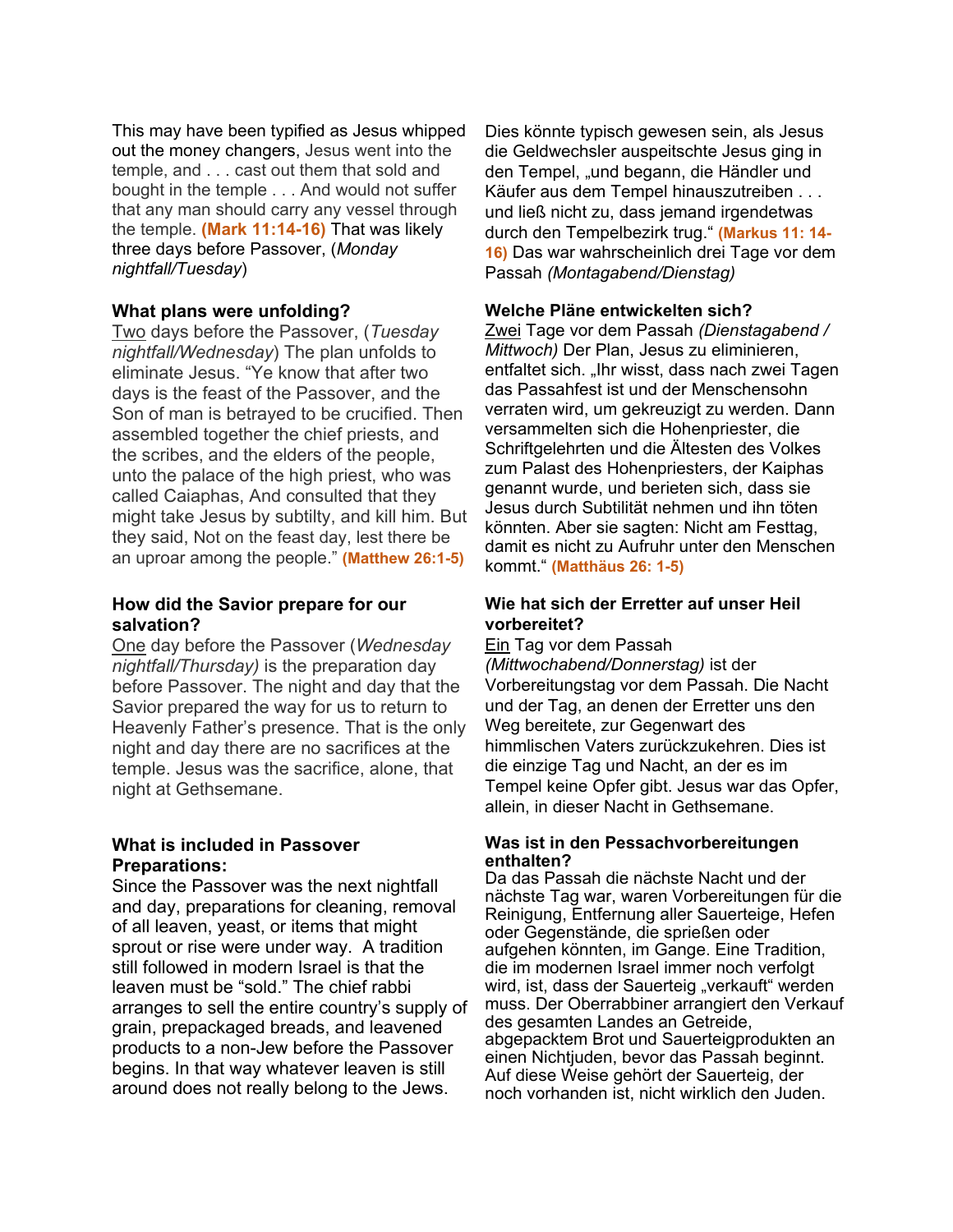The deal usually includes that this Gentile will collect all the leaven (or what might rise) when his payment is complete. However, after only a token down payment the non-Jew, a nonbeliever, never really gets around to making the final payment. So, by default ownership is "returned" to the Jews; and it just turns out, meanwhile, that the Passover is completed anyway. With the Passover preparation in mind, the disciples asked, "Where wilt thou that we prepare for thee to eat the Passover?" **(Matthew 26:17)**

### **What is an Upper Room?**

He instructed them to find a man carrying a water pitcher; this is something women usually would do. They found the man who led them to an upper room. Most people just assume that the upper room was upstairs. Jerusalem had two city parts known as the upper city and the lower city. It is possible that the term *upper room* really refers to a room in the upper part of the city where many prominent priests lived. The disciples said, "The Master saith, My time is at hand; I will keep the Passover at thy house with my disciples." **(Matthew 26:18)** From what follows in the scriptural narrative, the preparations may have been ready except for the sacrificial lamb. There are no sacrifices done or eaten during the preparation time until the ninth hour of the day (three hours before Passover begins the following nightfall).

#### **What are helpful Passover traditions?**

To better understand Jesus' "Last Supper," consideration of other highlights of the Passover will be helpful. In the past the Seder table was set up in a U-shape with the participants sitting on the outside. The U open towards Jerusalem. So, looking inward, the master of the house, usually the oldest male, would sit second from the right end. This kept an empty spot available to his right. Nowadays he will usually select a boy,

Der Deal beinhaltet normalerweise, dass dieser Nichtjude den gesamten Sauerteig (oder was steigen könnte) einsammelt, wenn seine Zahlung abgeschlossen ist. Nach nur einer Anzahlung kommt der Nichtjude, ein Ungläubiger, jedoch nie wirklich dazu, die endgültige Zahlung zu leisten. Standardmäßig wird das Eigentum an die Juden "zurückgegeben". und es stellt sich mittlerweile heraus, dass das Passah sowieso vollendet ist. Mit Blick auf die Passah-Vorbereitung fragten die Jünger: "Wo sollen wir das Paschamahl für dich vorbereiten?"

**(Matthäus 26:17)**

#### **Was ist ein Raum im Obergeschoss?**

Er wies sie an, einen Mann mit einem Wasserkrug zu finden; Dies ist etwas, was Frauen normalerweise tun würden. Sie fanden den Mann, der sie in einen oberen Raum führte. Die meisten Leute gehen einfach davon aus, dass sich der obere Raum im Obergeschoss befand. Jerusalem hatte zwei Stadtteile, die als Oberstadt und Unterstadt bekannt waren. Es ist möglich, dass sich der Begriff oberer Raum wirklich auf einen Raum im oberen Teil der Stadt bezieht, in dem viele prominente Priester lebten. Die Jünger sagten: "Der Meister lässt dir sagen: Meine Zeit ist da; bei dir will ich mit meinen Jüngern das Paschamahl feiern." **(Matthäus 26:18)** Nach dem, was in der biblischen Erzählung folgt, könnten die Vorbereitungen bis auf das Opferlamm fertig gewesen sein. Während der Vorbereitungszeit werden bis zur neunten Stunde des Tages (drei Stunden vor Beginn des Passahfestes, dem folgenden Einbruch der Dunkelheit) keine Opfer gebracht oder gegessen.

## **Was sind hilfreiche Passah-Traditionen?**

Um das "letzte Abendmahl" Jesu besser zu verstehen, ist es hilfreich, andere Höhepunkte des Passahfestes zu berücksichtigen. In der Vergangenheit wurde der Seder-Tisch in U-Form aufgestellt, wobei die Teilnehmer draußen saßen. Das U öffnet sich in Richtung Jerusalem. Wenn man also nach innen schaut, sitzt der Hausherr, normalerweise der älteste Mann, an zweiter Stelle vom rechten Ende. Dies hielt einen leeren Platz zu seiner Rechten frei. Heutzutage wählt er normalerweise einen Jungen aus, wahrscheinlich den jüngsten, der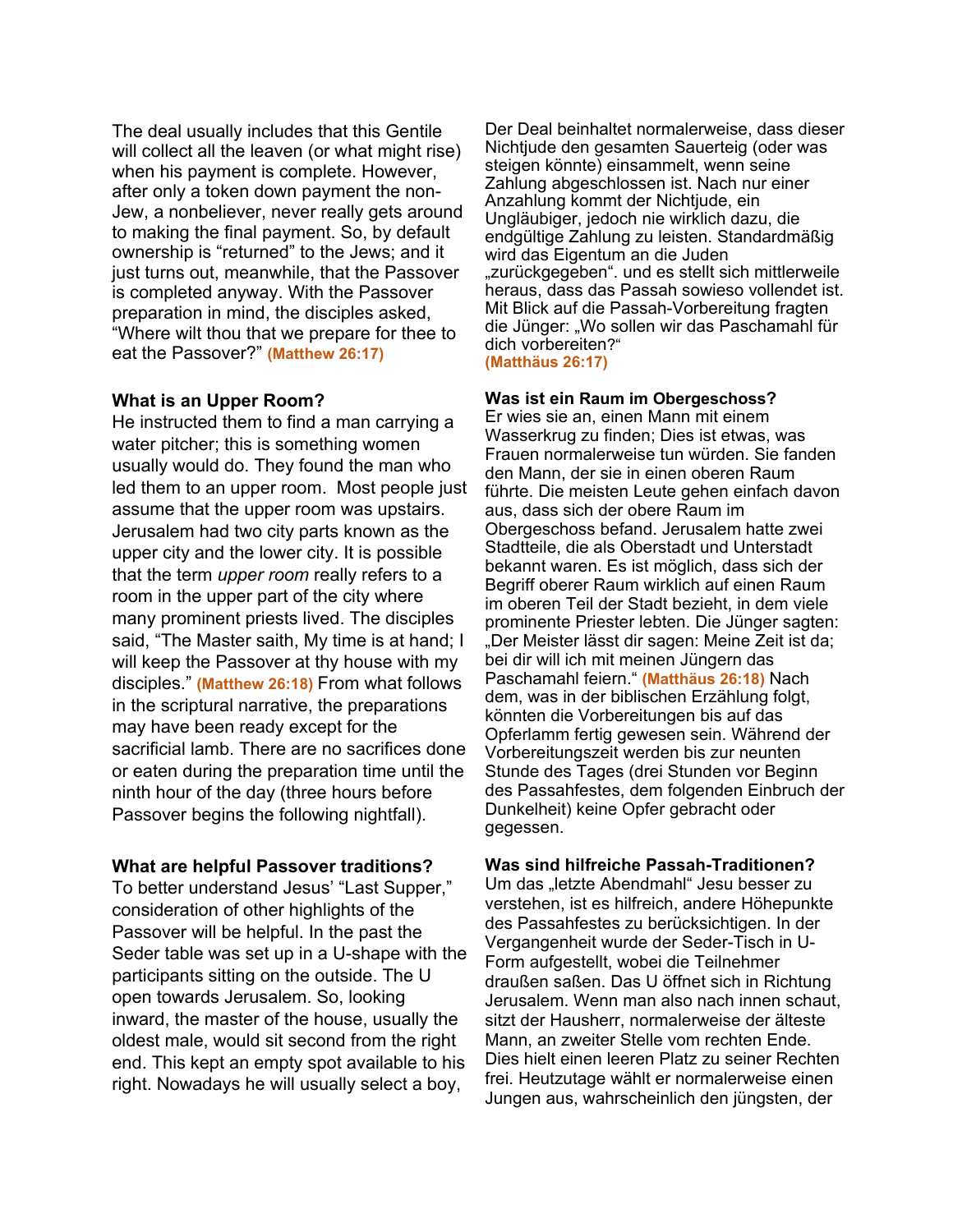probably the youngest, to sit at his right hand and assist him in the order (Seder) of the meal and ritual customs. One thing the boy does is sing a song, "Why is this night different from any other night?" Later we will consider three differences of Jesus' Passover from any other Passover.

#### **What is Elijah's role at the Passover?**

Continuing with the seating arrangement, the last seat on the other end remains empty. It is available for Elijah. His place is opposite of the oldest and the youngest. Incidentally, the imagery and symbolism are outstanding. The Passover turns the hearts of the youngest to the traditions and deliverance of the past. Elijah's mission is to announce the coming of the "Deliverer." "Behold, I will send you Elijah the prophet before the coming of the great and dreadful day of the LORD: And he shall turn the heart of the fathers to the children, and the heart of the children to their fathers," **(Malachi 4:5-6)**

### **Who sits at the Masters' Right Hand?**

An event occurring before the Passover two thousand years ago was a discussion of who would sit at the right hand of Jesus, the Master. "Then came to him the mother of Zebedee's children with her sons, worshipping him, and desiring a certain thing of him , ". . . Grant that these my two sons may sit, the one on thy right hand, and the other on the left. Jesus answered to sit on my right hand, and on my left, is not mine to give, but it shall be given to them for whom it is prepared of my Father." **(Matthew 20:20-23)** Jesus taught, "And whosoever will be chief among you, let him be your servant." **(Matthew 20:27)** Thus, the ancient Passover seating arrangement became quite significant; could the question have been a practical one for that season? Which of the youngest would sit by the Master?

zu seiner Rechten sitzt und ihm bei der Bestellung (Seder) des Essens und der rituellen Bräuche hilft. Eine Sache, die der Junge tut, ist ein Lied zu singen: "Warum unterscheidet sich diese Nacht von jeder anderen Nacht?" Später werden wir drei Unterschiede zwischen dem Passahfest Jesu und jedem anderen Passahfest betrachten.

#### **Welche Rolle spielt Elia beim Passah?**

Wenn Sie mit der Sitzanordnung fortfahren, bleibt der letzte Sitz am anderen Ende leer. Es ist für Elia verfügbar. Sein Platz ist gegenüber dem ältesten und dem jüngsten. Im Übrigen sind die Bilder und die Symbolik hervorragend. Das Passahfest wendet die Herzen der Jüngsten den Traditionen und der Befreiung der Vergangenheit zu. Elijahs Mission ist es, das Kommen des "Befreiers" anzukündigen. "Bevor aber der Tag des HERRN kommt, / der große und furchtbare Tag, / seht, da sende ich zu euch den Propheten Elija. Er wird das Herz der Väter wieder den Söhnen zuwenden / und das Herz der Söhne ihren Vätern." **(Maleachi 3:23-24)**

#### **Wer sitzt zur Rechten des Meisters?**

Ein Ereignis vor dem Passah vor zweitausend Jahren war eine Diskussion darüber, wer zur Rechten von Jesus, dem Meister, sitzen würde. "Damals kam die Frau des Zebedäus mit ihren Söhnen zu Jesus, fiel vor ihm nieder und bat ihn um etwas. Er fragte sie: Was willst du? Sie antwortete: Versprich, dass meine beiden Söhne in deinem Reich rechts und links neben dir sitzen dürfen! Jesus erwiderte: Ihr wisst nicht, um was ihr bittet. Könnt ihr den Kelch trinken, den ich trinken werde? Sie sagten zu ihm: Wir können es. Da antwortete er ihnen: Meinen Kelch werdet ihr trinken; doch den Platz zu meiner Rechten und zu meiner Linken habe nicht ich zu vergeben; dort werden die sitzen, für die es mein Vater bestimmt hat." **(Matthäus 20: 20-23)** Jesus lehrte: "Und wer bei euch der Erste sein will, soll euer Sklave sein." **(Matthäus 20:27)** So wurde die alte Passah-Sitzanordnung ziemlich bedeutsam; Könnte die Frage für diese Saison eine praktische gewesen sein? Welcher der jüngsten würde beim Meister sitzen?

#### **What are some food items at the Was sind einige Lebensmittel beim**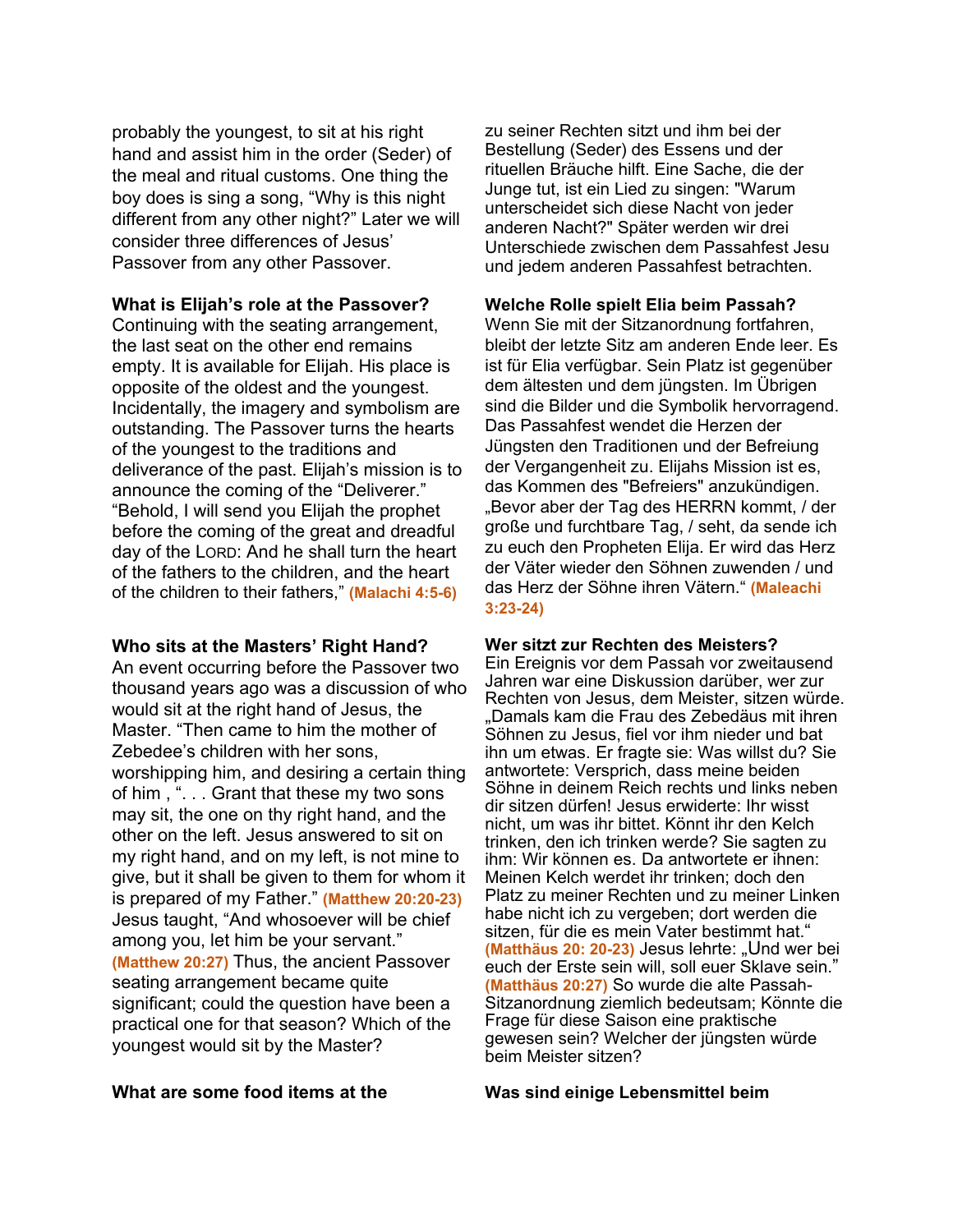#### **Passover meal?**

Considering the Jewish calendar and the scriptural narrative, Jesus then led a Passover meal with his disciples when they found the upper room. It still was only the beginning of the preparation *nightfall/day.* (The Passover for everyone else really began on the following evening). Modernday preparations include bitter herbs that are symbolic of bondage. There is a mixture of chopped fruit, nuts, cinnamon, and honey that represent deliverance. Parsley or watercress is used as a token of gratitude for the earth's abundant goodness. Salted water represented tears. There are also preparations of a lamb's shank bone, a reminder of past sacrifices. There is an egg, also reminiscent of a new beginning.

# **What symbolism do other foods at Passover represent?**

At Passover, these and other certain foods are eaten, symbolizing the deliverance from Egypt. Wine is prepared, and it will be used four times. A prominent rabbi in Israel recently suggested that even the wine should be "unleavened" or unfermented. This could be considered as "new wine." The ancient metaphor of new wine was also used to anticipate the Deliverer. Ancient prophets said, "Awake, ye drunkards, and weep; and howl, all ye drinkers of wine, because of the new wine." **(Joel 1:5)** "And it shall come to pass in that day, that the mountains shall drop down new wine." **(Joel 3:18)** "No man also having drunk old wine straightway desireth new: for he saith, The old is better." **(Luke 5:39)**

# **What does the wine and bread symbolism teach?**

Analyzing the symbolism, one can suggest

#### **Pessachessen?**

In Anbetracht des jüdischen Kalenders und der biblischen Erzählung führte Jesus dann mit seinen Jüngern ein Passahessen, als sie den oberen Raum fanden. Es war immer noch nur der Beginn der Vorbereitung *Nacht / Tag.* (Das Passah für alle anderen begann wirklich am folgenden Abend). Zu den heutigen Zubereitungen gehören bittere Kräuter, die symbolisch für Bondage stehen. Es gibt eine Mischung aus gehackten Früchten, Nüssen, Zimt und Honig, die Befreiung darstellen. Petersilie oder Brunnenkresse wird als Zeichen der Dankbarkeit für die reichliche Güte der Erde verwendet. Salzwasser stand für Tränen. Es gibt auch Vorbereitungen für einen Lammkeulenknochen, die an vergangene Opfer erinnern. Es gibt ein Ei, das ebenfalls an einen Neuanfang erinnert.

#### **Welche Symbolik repräsentieren andere Lebensmittel bei Pessach?**

Zu Pessach werden diese und andere bestimmte Lebensmittel gegessen, was die Befreiung aus Ägypten symbolisiert. Wein wird zubereitet und viermal verwendet. Ein prominenter Rabbiner in Israel schlug kürzlich vor, dass sogar der Wein "ungesäuert" oder nicht fermentiert werden sollte. Dies könnte als "jungen Wein" angesehen werden. Die alte Metapher des jungen Weins wurde auch verwendet, um den Befreier vorwegzunehmen. Alte Propheten sagten: "Wacht auf, ihr Betrunkenen, und weint! / Jammert alle, ihr Zecher! / Euer Mund bekommt keinen Wein mehr zu trinken." **(Joel 1:5** Einheitsübersetzung**)** Wacht auf, ihr Betrunkenen, und weint, und heult, alle, die ihr Wein trinkt, über den Saft der Traube, denn er ist eurem Mund entrissen." **(Joel 1:5** Zürcher Bibel**)** "Und an jenem Tag triefen die Berge vom Saft der Trauben, und die Hügel fliessen über von Milch, und in allen Flussbetten von Juda strömt Wasser. Und eine Quelle geht aus vom Haus des HERRN und tränkt das Akaziental." **(Joel 4:18** Zürcher Ueberzetzung) "Und niemand, der alten Wein trinkt, will jungen; denn er sagt: Der alte ist bekömmlich." **(Lukas 5:39)**

### **Was lehrt die Wein- und Brotsymbolik?**

Wenn man die Symbolik analysiert, kann man vorschlagen, dass wenn Wein gegossen wird,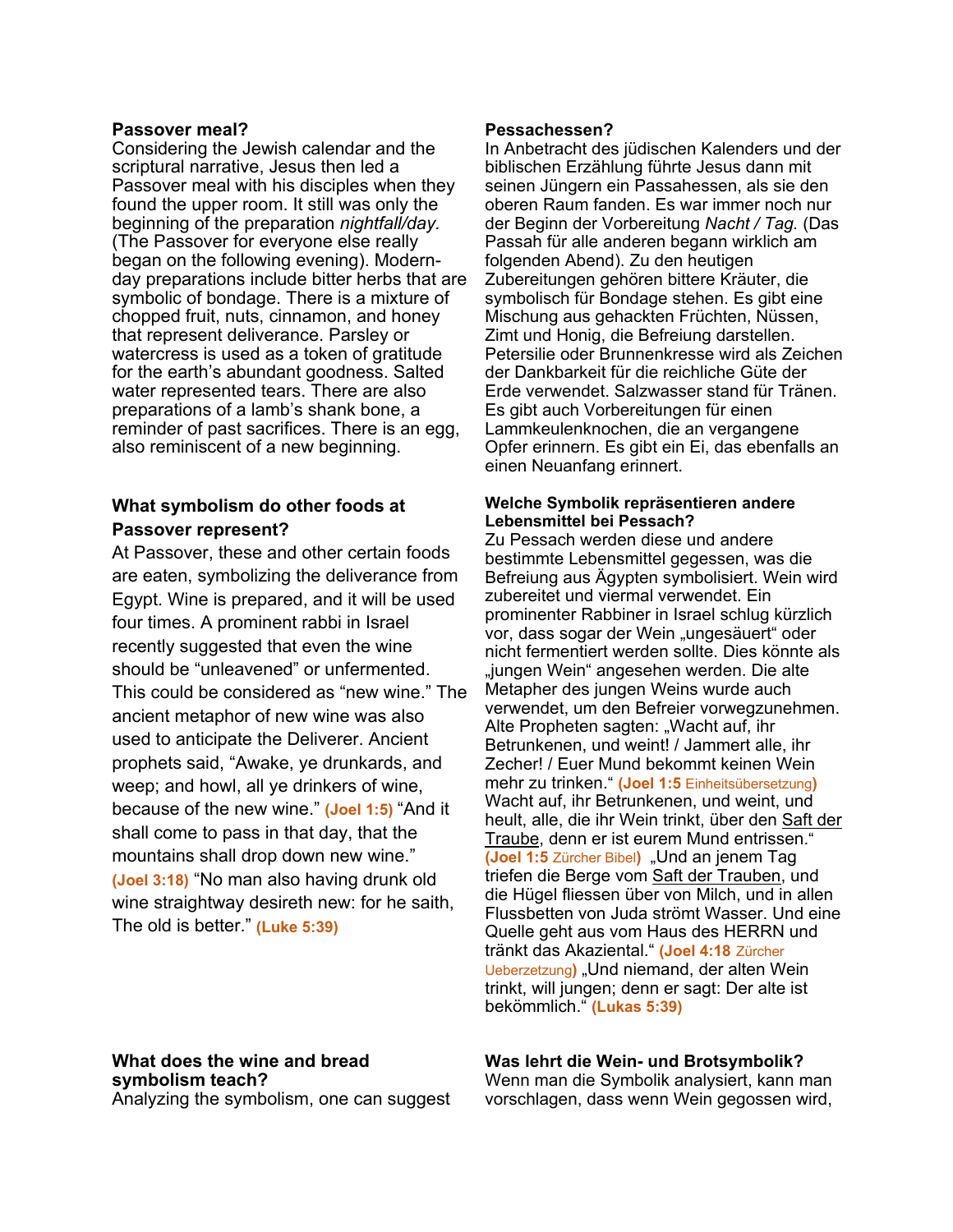that when wine is poured before the bread is broken, it is done to remember the first Passover deliverance. However, what is more important, it is done to look forward to a greater deliverance in the future. In the Seder there are three times when the wine is blessed and sipped. Following each wine sip, a piece of unleavened bread is used. Each piece is blessed, broken, and eaten. There is a total of three pieces of bread, but they are used four times. Toward the beginning of the Seder, the middle of three pieces is first broken in two. Half must be hidden away, usually in an upper part of the house. In any case, it must be hidden "above" something—preferable to hiding it "underneath" something. It will be found later by children and it will be used with a fourth cup of wine. However, in many traditions, this fourth cup of wine is used after the fourth piece of bread, the *Afikomen*.

# **What does the "door left open for Elijah" mean?**

A complete meal is eaten with a door left open for Elijah, who by Jewish tradition would announce the coming Messiah. After the meal, children search for the hidden piece of bread that is often wrapped in a red cloth. When found, the children receive a gift. This piece of bread is then blessed, broken, and eaten. Some traditions use this last piece of bread, the *Afikomen*, to dip in the very sweet mixture of fruit and nuts, the *Charoseth*. As mentioned, it is after the *Afikomen* is found that the fourth cup of wine is poured and blessed. The master of the house then says, "Drink all of it." The prayer spoken at that time invokes a hope for a greater deliverance in the future.

### **What was Judas' role at the Last Supper?**

Let us return to the "Last Supper" of Jesus with his disciples. Sometime that evening *(Wednesday nightfall/Thursday)*, Judas had excused himself and left. The other disciples may have thought he was going out to purchase the lamb for the Passover meal. Instead he was leaving to sell the Lamb of God. Looking at the event in another way,

bevor das Brot zerbrochen wird, man sich an die erste Passah-Befreiung erinnert. Was jedoch wichtiger ist, es wird getan, um sich auf eine größere Befreiung in der Zukunft zu freuen. Im Seder gibt es drei Mal, wenn der Wein gesegnet und genippt wird. Nach jedem Weinschluck wird ein Stück ungesäuertes Brot verwendet. Jedes Stück wird gesegnet, zerbrochen und gegessen. Es gibt insgesamt drei Brotstücke, die jedoch viermal verwendet werden. Gegen Beginn des Seder wird die Mitte von drei Teilen zunächst in zwei Teile geteilt. Die Hälfte muss versteckt sein, normalerweise in einem oberen Teil des Hauses. In jedem Fall muss es "über" etwas versteckt sein - vorzuziehen, es "unter" etwas zu verstecken. Es wird später von Kindern gefunden und mit einer vierten Tasse Wein verwendet. In vielen Traditionen wird diese vierte Tasse Wein jedoch nach dem vierten Stück Brot, den *Afikomen*, verwendet.

**Was bedeutet die "Tür offen für Elia"?** Eine komplette Mahlzeit wird mit einer Tür gegessen, die für Elia offen bleibt, der nach jüdischer Tradition den kommenden Messias ankündigen würde. Nach dem Essen suchen Kinder nach dem versteckten Stück Brot, das oft in ein rotes Tuch gewickelt ist. Wenn sie gefunden werden, erhalten die Kinder ein Geschenk. Dieses Stück Brot wird dann gesegnet, zerbrochen und gegessen. Einige Traditionen verwenden dieses letzte Stück Brot, die *Afikomen*, um in die sehr süße Mischung aus Früchten und Nüssen, die Charoseth, einzutauchen. Wie bereits erwähnt, wird nach dem Auffinden der *Afikomen* die vierte Tasse Wein eingegossen und gesegnet. Der Hausherr sagt dann: "Trink alles." Das damals gesprochene Gebet weckt die Hoffnung auf eine größere Befreiung in der Zukunft.

### **Welche Rolle spielte Judas beim letzten Abendmahl?**

Kehren wir mit seinen Jüngern zum "letzten Abendmahl" Jesu zurück. Irgendwann an diesem Abend (*Mittwochabend / Donnerstag*) hatte sich Judas entschuldigt und war gegangen. Die anderen Jünger haben vielleicht gedacht, er würde das Lamm für das Passahessen kaufen. Stattdessen ging er, um das Lamm Gottes zu verkaufen. Wenn man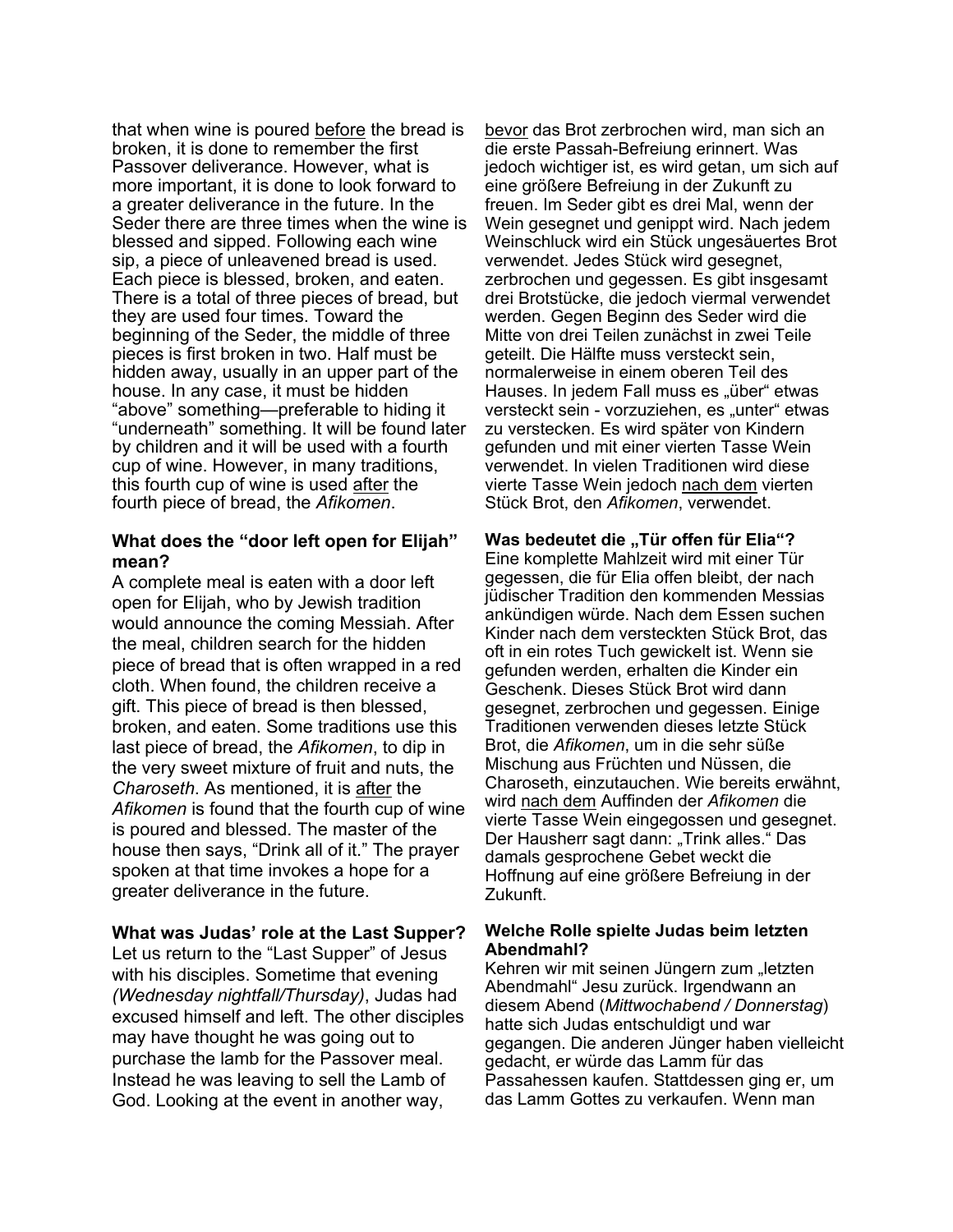one can see that his departure was to make a sale—for thirty pieces of silver he was selling the "Bread of Life" to the corrupt priests. Metaphorically we can see it as an act of selling the "Leaven, the Bread of Life," to unbelievers. "And offer a sacrifice of thanksgiving with leaven, and proclaim and publish the free offerings: for this liketh you, O ye children of Israel, saith the Lord God." **(Amos 4:5)** "Purge out therefore the old leaven, that ye may be a new lump, as ye are unleavened. For even Christ our Passover is sacrificed for us." **(1 Corinthians 5:7)**

# **For what reason did Jesus preempt that year's Passover Meal with his own?**

It seems that Jesus' supper preceded the normal time for the Passover meal that year by a day. That is the first item that was different that night than any other Passover night. The second thing different about this day was the meaning He gave to the *Afikommen*, the "lost or fourth piece" of bread. The following evening really began the seven-day Passover period, and by that time Jesus was already crucified and in the tomb. This high, holy week always began on the first full moon after the first day of spring. Every year that day becomes an extra Sabbath that week; it is called a High Day. That High Day may occur on any day of the week, including the regular Sabbath. It is also important to remember that the beginning and ending day of the Passover is always treated as an extra High Sabbath day.

### **How are Bread and Wine Explained?**

The second item that makes the "Last Supper" different from any other night is the explanation of the bread taken before the wine. Jesus used this meal to teach his Apostles that he was the Deliverer. He likely showed that the Passover practice of partaking of wine followed by bread (three

das Ereignis anders betrachtet, kann man sehen, dass seine Abreise darin bestand, einen Verkauf zu tätigen – für dreißig Silberlinge verkaufte er das "Brot des Lebens" an die korrupten Priester. Metaphorisch können wir es als einen Akt des Verkaufs des "Sauerteigs, des Brotes des Lebens" an Ungläubige sehen. "Verbrennt als Dankopfer gesäuertes Brot! / Ruft zu freiwilligen Opfern auf, verkündet es laut, damit man es hört! Denn so gefällt es euch, ihr Söhne Israels - Spruch GOTTES, des Herrn." **(Amos 4:5)** "Schafft den alten Sauerteig weg, damit ihr neuer Teig seid! Ihr seid ja schon ungesäuertes Brot; denn als unser Paschalamm ist Christus geopfert worden." **(1. Korinther 5: 7)**

#### **Aus welchem Grund hat Jesus das diesjährige Passahessen mit seinem eigenen ersetzt?**

Es scheint, dass das Abendessen Jesu der normalen Zeit für das Passahfest in diesem Jahr um einen Tag vorausging. Das ist der erste Gegenstand, der in dieser Nacht anders war als jede andere Passah-Nacht. Das zweite, was an diesem Tag anders war, war die Bedeutung, die er dem *Afikommen* gab, dem "verlorenen oder vierten Stück" Brot. Der folgende Abend begann wirklich mit der siebentägigen Passahzeit, und zu diesem Zeitpunkt war Jesus bereits gekreuzigt und im Grab. Diese hohe, heilige Woche begann immer am ersten Vollmond nach dem ersten Frühlingstag. Jedes Jahr wird dieser Tag in dieser Woche zu einem zusätzlichen Sabbat. Es wird ein hoher Tag genannt. Dieser hohe Tag kann an jedem Wochentag stattfinden, einschließlich des regulären Sabbats. Es ist auch wichtig, sich daran zu erinnern, dass der Anfangs- und Endtag des Passahfestes immer als zusätzlicher Hochsabbat-Tag behandelt wird.

#### **Wie werden Brot und Wein erklärt?**

Der zweite Punkt, der das "letzte Abendmahl" von jeder anderen Nacht unterscheidet, ist die Erklärung des Brotes, das vor dem Wein genommen wird. Jesus benutzte dieses Mahl, um seinen Aposteln zu lehren, dass er der Befreier war. Er zeigte wahrscheinlich, dass die Passah-Praxis, Wein zu trinken, gefolgt von Brot (dreimal), sehr wahrscheinlich eine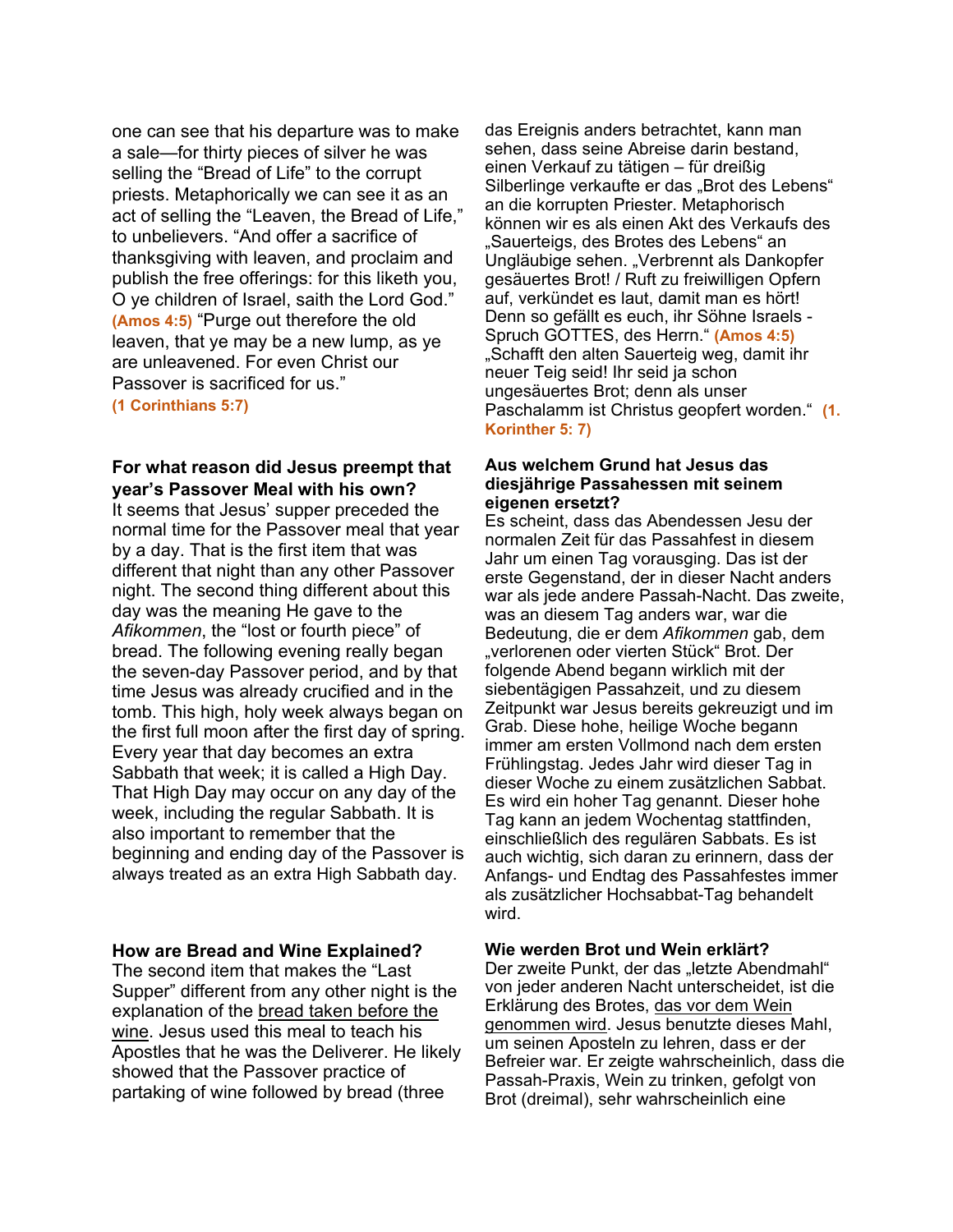times) was very likely a symbolic anticipation of a future atonement. It was henceforth changed to bread followed by wine symbolic of the deliverance he was to carry out within the next four days. "The Savior then, took bread, and gave thanks, and brake it, and gave unto them, saying, This is my body which is given for you: this do in remembrance of me." **(Luke 22:19) "**And he took the cup, and gave thanks, and gave it to them, saying, Drink ye all of it . . ." **(Matthew 26:27)** He also said, "For this is in remembrance of my blood of the new testament, which is shed for as many as shall believe on my name, for the remission of their sins." **(Matthew 26:24 JST)**

### **What is the Messianic Symbol of Bread?**

The messianic symbolism can be further visualized in the three pieces of unleavened bread that could represent God, his Son, and the Holy Ghost. The three pieces are usually layered top, center, and bottom. In due course of the meal, the first part of the center piece is blessed (initially) and then broken. The hidden part of the center piece is found later (often wrapped in a red cloth) at the end of the meal by the children (a later generation), and then they receive a reward. That piece is then broken and then blessed, followed by wine. Another chiasmus can be recognized as first it is "wine and bread" then, after the "hidden" piece is found, it is "bread and wine." The Atonement is the center focus. A tradition to place the hidden piece above something may also connote the second coming of the Messiah. The first time he came in lowly circumstances, a manger; and the second time he comes dressed in red and in great glory from above. It is he later generation that finds him and "great shall be their reward."

# **How did Jesus teach about being a Servant?**

The upper room Passover meal concluded

symbolische Erwartung einer zukünftigen Versöhnung war. Es wurde fortan in Brot geändert, gefolgt von Wein - ein Symbol für die Befreiung, die er innerhalb der nächsten vier Tage ausführen sollte. "Und er nahm Brot, sprach das Dankgebet, brach es und reichte es ihnen mit den Worten: Das ist mein Leib, der für euch hingegeben wird. Tut dies zu meinem Gedächtnis!" **(Lukas 22:19)** "Dann nahm er den Kelch, sprach das Dankgebet, gab ihn den Jüngern und sagte: Trinkt alle daraus;" **(Matthäus 26:27)** Er sagte auch: "Denn dies ist eine Erinnerung an mein Blut des Neuen Testaments, das für so viele vergossen wird, wie an meinen Namen glauben werden, um ihre Sün den zu vergeben." **(Matthäus 26:24 JS** Übersetzung**)**

### **Was ist das messianische Symbol des Brotes?**

Die messianische Symbolik kann in den drei ungesäuerten Brotstücken, die Gott, seinen Sohn und den Heiligen Geist darstellen könnten, weiter sichtbar gemacht werden. Die drei Teile sind normalerweise oben, in der Mitte und unten geschichtet. Zu gegebener Zeit wird der erste Teil des Mittelstücks (zunächst) gesegnet und dann gebrochen. Der versteckte Teil des Mittelstücks wird später (oft in ein rotes Tuch gewickelt) am Ende des Essens von den Kindern (einer späteren Generation) gefunden, und dann erhalten sie eine Belohnung. Das Stück wird dann zerbrochen und dann gesegnet, gefolgt von Wein. Ein anderer Chiasmus kann erkannt werden, indem er zuerst "Wein und Brot" ist und dann, nachdem das "versteckte" Stück gefunden wurde, "Brot und Wein" ist. Das Sühnopfer steht im Mittelpunkt. Eine Tradition, das verborgene Stück über etwas zu platzieren, kann auch das zweite Kommen des Messias bedeuten. Das erste Mal kam er unter bescheidenen Umständen als Krippe; und das zweite Mal kommt er in rot und in großer Herrlichkeit von oben gekleidet. Es ist die spätere Generation, die ihn findet und "groß wird ihre Belohnung sein."

### **Wie lehrte Jesus, ein Diener zu sein?**

Das Passahessen im oberen Raum endete damit, dass Jesus seine Rolle als Diener demonstrierte. "Dann goss er Wasser in eine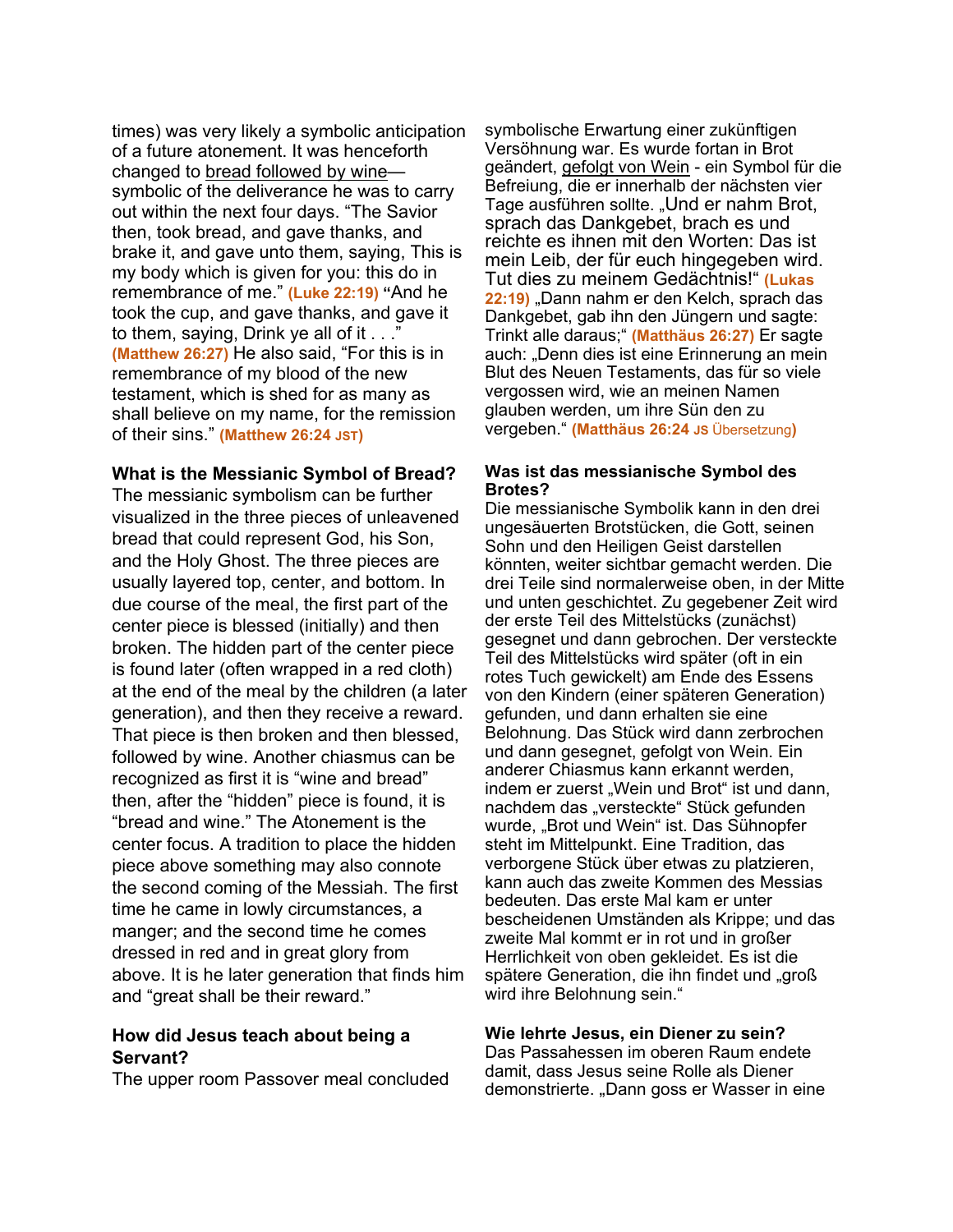with Jesus demonstrating his role as their servant. "After that he poureth water into a bason, and began to wash the disciples' feet, and to wipe them with the towel wherewith he was girded." **(John 13:5)** Peter objected, and Jesus responded, "If I wash thee not, thou hast no part with me. Simon Peter saith unto him, Lord, not my feet only, but also my hands and my head." **(John 13:8-9)** Always teaching, the Savior continued, "If I then, your Lord and Master, have washed your feet; ye also ought to wash one another's feet." **(John 13:14)**

# **What was the New Commandment?**

There was another instruction given during this evening that was different from instruction given any other time. This is the third item that makes this night different than any other night. "A new commandment I give unto you, That ye love one another; as I have loved you . . ." **(John 13:34)** From Sinai where the children of Israel compromised themselves to the "lesser law of performance," the old concept was different, "Therefore all things whatsoever ye would that men should do to you, do ye even so to them: for this is the law and the prophets. **(Matthew 7:12)**

### **How can I better visualize Gethsemane?**

After their Passover meal, Jesus and eleven Apostles went to the Mount of Olives. The following prophetic conversation could have occurred on the way. "And when they had sung an hymn, they went out into the mount of Olives . . . Then saith Jesus unto them, All ye shall be offended because of me this night: for it is written, I will smite the shepherd, and the sheep of the flock shall be scattered abroad. But after I am risen again, I will go before you into Galilee. Peter answered and said unto him, Though all men shall be offended because of thee, yet will I never be offended. Jesus said unto him, Verily I say unto thee, That this night, before the cock crow, thou shalt deny me thrice. Peter said unto him, Though I should die with thee, yet will I not

Schüssel und begann, den Jüngern die Füße zu waschen und mit dem Leinentuch abzutrocknen, mit dem er umgürtet war." **(Johannes 13: 5)** Petrus widersprach und Jesus antwortete: "Petrus entgegnete ihm: Niemals sollst du mir die Füße waschen! Jesus erwiderte ihm: Wenn ich dich nicht wasche, hast du keinen Anteil an mir. Da sagte Simon Petrus zu ihm: Herr, dann nicht nur meine Füße, sondern auch die Hände und das Haupt." **(Johannes 13: 8-9)** Der Erretter lehrte immer und fuhr fort: "Wenn nun ich, der Herr und Meister, euch die Füße gewaschen habe, dann müsst auch ihr einander die Füße waschen." **(Johannes 13:14)**

# **Was war das neue Gebot?**

An diesem Abend gab es eine andere Anweisung, die sich von der Anweisung zu jeder anderen Zeit unterschied. Dies ist der dritte Punkt, der diese Nacht anders macht als jede andere Nacht. "Ein neues Gebot gebe ich euch: Liebt einander! Wie ich euch geliebt habe, so sollt auch ihr einander lieben" **(Johannes 13:34)** Vom Sinai, wo sich die Kinder Israel zum "geringeren Gesetz der Leistung" kompromittierten, war das alte Konzept anders: "Alles, was ihr wollt, dass euch die Menschen tun, das tut auch ihnen! Darin besteht das Gesetz und die Propheten." **(Matthäus 7:12)**

# **Wie kann ich Gethsemane besser visualisieren?**

Nach dem Passahfest gingen Jesus und elf Apostel zum Ölberg. Das folgende prophetische Gespräch könnte unterwegs stattgefunden haben. "Und als sie eine Hymne gesungen hatten, gingen sie hinaus in den Ölberg. "Nach dem Lobgesang gingen sie zum Ölberg hinaus. Da sagte Jesus zu ihnen: Ihr alle werdet in dieser Nacht an mir Anstoß nehmen; denn in der Schrift steht: Ich werde den Hirten erschlagen, dann werden sich die Schafe der Herde zerstreuen. Aber nach meiner Auferstehung werde ich euch nach Galiläa vorausgehen. Petrus erwiderte ihm: Und wenn alle an dir Anstoß nehmen - ich werde niemals an dir Anstoß nehmen! Jesus sagte zu ihm: Amen, ich sage dir: In dieser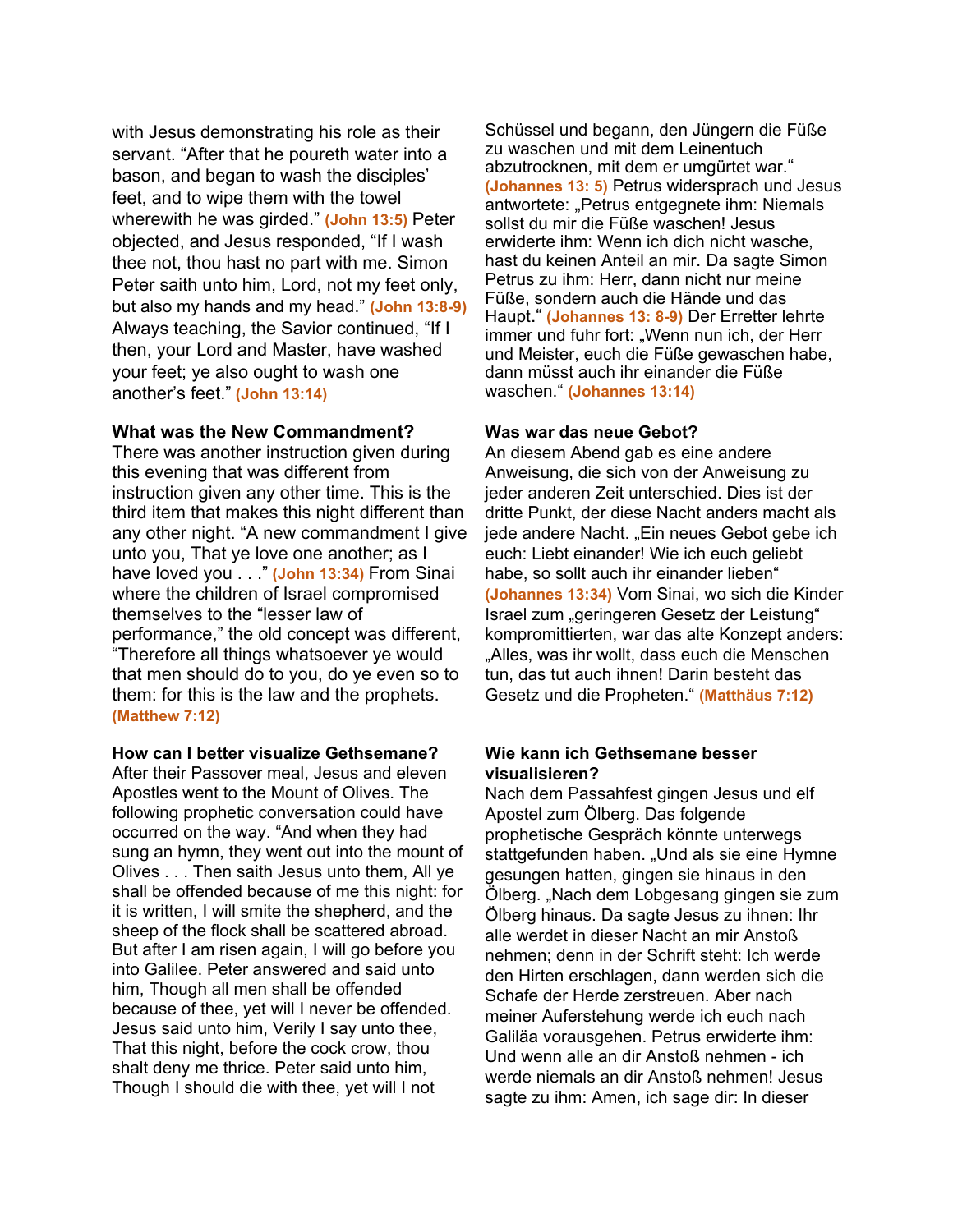deny thee. Likewise also said all the disciples. Then cometh Jesus with them unto a place called Gethsemane, and saith unto the disciples, Sit ye here, while I go and pray yonder." **(Matthew 26:30-36)**

# **What does Gethsemane mean?**

Nowadays there are several traditional churches there: Russian Orthodox, Greek Orthodox, and Catholic. The garden of the Catholic Church has had olive trees existing for the better part of twenty centuries. The garden mentioned in the scriptures was Gethsemane, a word that means a winepress or olive press, usually found in a vineyard or orchard.

# **What represented the agony at Gethsemane?**

The agony that Jesus went through became so difficult that he pleaded with the Father for relief, yet submissively said, "O my Father, if this cup may not pass away from me, except I drink it, thy will be done . . . and prayed the third time, saying the same words." **(Matthew 26:42, 44)** He perspired great drops of blood. "And being in an agony he prayed more earnestly: and his sweat was as it were great drops of blood falling down to the ground." **(Luke 22:44)**

# **How does His red clothing symbolize forgiveness?**

His clothing surely must have been stained red. His "red" (bleeding) may have been symbolized by the ancient biblical practice of sacrificing a red-haired, unblemished firstborn calf on this mount. The ashes of that red-haired calf were used in immersions of those needing a remission of sins. "This is the ordinance of the law which the LORD hath commanded, . . . bring thee a red heifer without spot, wherein is no blemish . . . And one shall burn the heifer in his sight; . . . And a man that is clean shall gather up the ashes of the heifer, and lay them up without the camp in a clean place, and it shall be kept

Nacht, ehe der Hahn kräht, wirst du mich dreimal verleugnen. Da sagte Petrus zu ihm: Und wenn ich mit dir sterben müsste - ich werde dich nie verleugnen. Das Gleiche sagten auch alle Jünger." **(Matthäus 26: 30-36)**

# **Was bedeutet Gethsemane?**

Heutzutage gibt es dort mehrere traditionelle Kirchen: russisch-orthodoxe, griechischorthodoxe und katholische. Im Garten der katholischen Kirche gibt es seit fast zwanzig Jahrhunderten Olivenbäume. Der in den heiligen Schriften erwähnte Garten war Gethsemane, ein Wort, das eine Wein- oder Olivenpresse bedeutet, die normalerweise in einem Weinberg oder Obstgarten zu finden ist.

# **Was war die Qual in Gethsemane?**

Die Qual, die Jesus durchmachte, wurde so schwierig, dass er den Vater um Erleichterung bat, aber unterwürfig sagte: "Wieder ging er weg, zum zweiten Mal, und betete: Mein Vater, wenn dieser Kelch an mir nicht vorübergehen kann, ohne dass ich ihn trinke, geschehe dein Wille . . . und betete zum dritten Mal mit den gleichen Worten." **(Matthäus 26:42, 44)** Er schwitzte große Blutstropfen. "Und er betete in seiner Angst noch inständiger und sein Schweiß war wie Blut, das auf die Erde tropfte." **(Lukas 22:44)**

### **Wie symbolisiert seine rote Kleidung Vergebung?**

Seine Kleidung muss sicherlich rot gefärbt sein. Sein "Rot" (Blutung) könnte durch die alte biblische Praxis symbolisiert worden sein, ein rothaariges, makelloses erstgeborenes Kalb auf diesem Berg zu opfern. Die Asche dieses rothaarigen Kalbes wurde zum Eintauchen in diejenigen verwendet, die eine Vergebung der Sünden benötigen. "Dies ist die Gesetzesbestimmung, die der HERR erlassen hat: Sage den Israeliten, dass sie dir eine makellose rote Kuh bringen sollen, an der kein Makel ist und auf die noch kein Joch gekommen ist . . . Dann soll man die Kuh vor seinen Augen verbrennen: Ihr Fell, ihr Fleisch, ihr Blut und den Inhalt ihres Magens soll man verbrennen . . . soll die Asche der Kuh sammeln und ausserhalb des Lagers an einen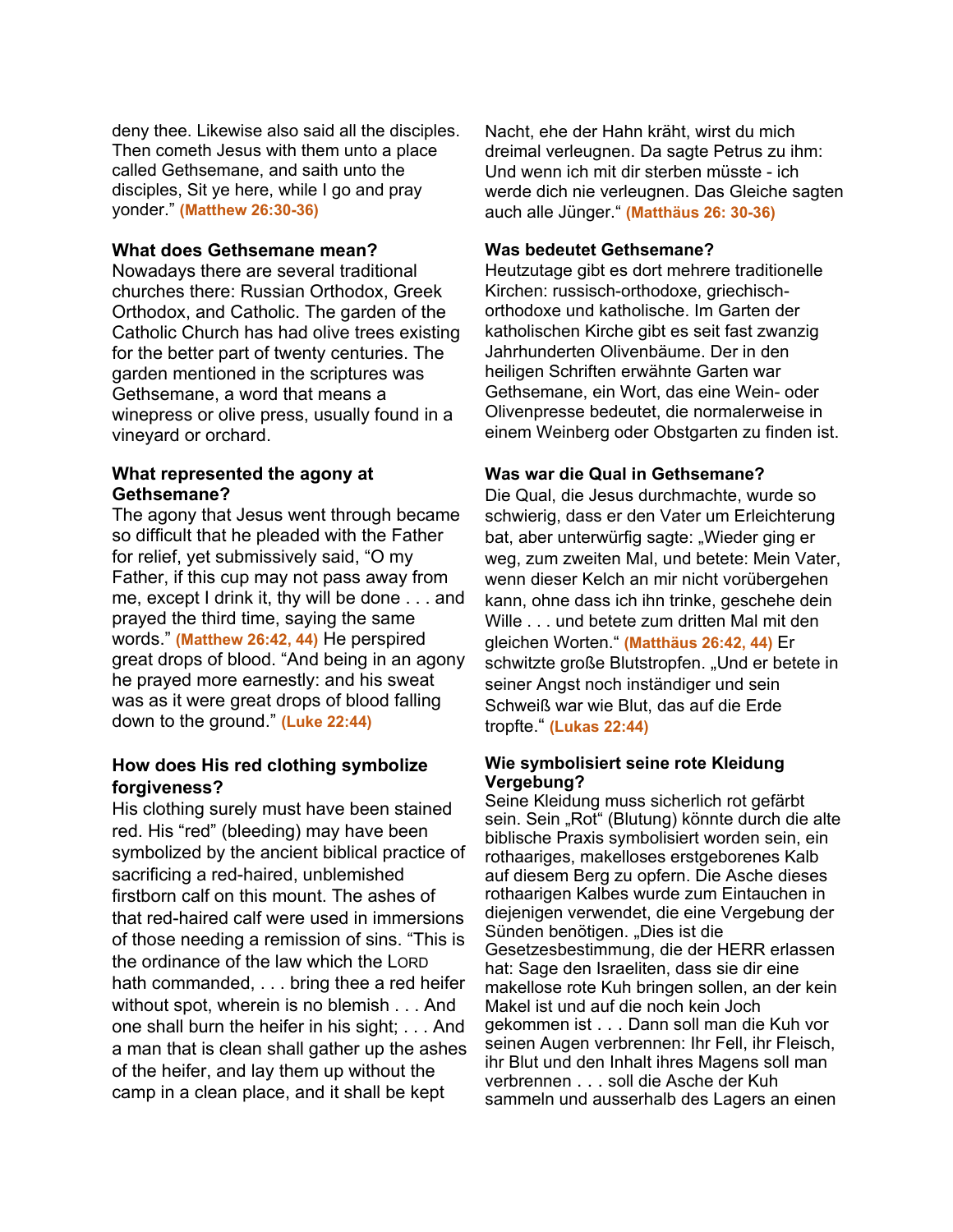for the congregation of the children of Israel for a water of separation: it is a purification for sin." **(Numbers 19:1-9)**

# **What connects the suffering of Jesus and the Red Calf sacrifice?**

In Jewish tradition the place where the red calf was sacrificed was as high as one could get on the Mount of Olives to be above the Temple. It was also in line with the Gate Beautiful and still northward of the Temple altar. It is thus likely that Jesus' Gethsemane experience may have happened at the same location, farther up the mount, rather than in the traditional church places at the bottom of the mountain.

# **How can I better understand the suffering of Jesus?**

The suffering of Jesus cannot be explained. He prayed again and again. Even he was astonished at the overwhelming suffering he had to bear. "My soul is exceeding sorrowful, even unto death: tarry ye here, and watch with me. And he went a little further, and fell on his face, and prayed, saying, O my Father, if it be possible, let this cup pass from me: Nevertheless not as I will, but as thou wilt . . . He went away again the second time, and prayed, saying, O my Father, if this cup may not pass away from me, except I drink it, thy will be done . . . and went away again, and prayed the third time, saying the same words." **(Matthew 26:39-45)**

# **What does the color red symbolize?**

An additional messianic symbol of that suffering is Isaiah's prophecy of the Messiah's arrival in red clothing on the Mount of Olives. "Who is this that cometh from Edom, with dyed garments from Bozrah? this that is glorious in his apparel, travelling in the greatness of his strength? I that speak in righteousness, mighty to save. Wherefore art thou red in thine apparel, and thy garments like him that treadeth in the

reinen Ort legen, und sie soll für die Gemeinde der Israeliten aufbewahrt werden für das Wasser der Reinigung, es ist ein Sündopfer." **(Numeri 19: 1-9** Zürcher Ueberzetzung**)**

# **Was verbindet das Leiden Jesu und das Opfer des Roten Kalbs?**

In der jüdischen Tradition war der Ort, an dem das rote Kalb geopfert wurde, so hoch wie möglich auf dem Ölberg, um über dem Tempel zu sein. Es war auch in einer Linie mit dem Tor Schön und immer noch nördlich des Tempelaltars. Es ist daher wahrscheinlich, dass die Gethsemane-Erfahrung Jesu an derselben Stelle stattgefunden hat, weiter oben auf dem Berg, und nicht an den traditionellen kirchlichen Orten am Fuße des Berges.

## **Wie kann ich das Leiden Jesu besser verstehen?**

Das Leiden Jesu kann nicht erklärt werden. Er betete immer wieder. Sogar er war erstaunt über das überwältigende Leiden, das er ertragen musste. "Und er ging ein Stück weiter, warf sich auf sein Gesicht und betete: Mein Vater, wenn es möglich ist, gehe dieser Kelch an mir vorüber. Aber nicht wie ich will, sondern wie du willst. Und er ging zu den Jüngern zurück und fand sie schlafend. Da sagte er zu Petrus: Konntet ihr nicht einmal eine Stunde mit mir wachen? Wacht und betet, damit ihr nicht in Versuchung geratet! Der Geist ist willig, aber das Fleisch ist schwach. Wieder ging er weg, zum zweiten Mal, und betete: Mein Vater, wenn dieser Kelch an mir nicht vorübergehen kann, ohne dass ich ihn trinke, geschehe dein Wille . . . und betete zum dritten Mal mit den gleichen Worten." **(Matthäus 26: 39-45)**

# **Was symbolisiert die Farbe Rot?**

Ein weiteres messianisches Symbol für dieses Leiden ist Jesajas Prophezeiung der Ankunft des Messias in roter Kleidung auf dem Ölberg. "Wer ist es, der aus Edom kommt, / aus Bozra in rot gefärbten Gewändern? Er schreitet in prächtigen Kleidern, / in seiner gewaltigen Kraft. Ich bin es, der Gerechtigkeit verkündet, / ich bin stark, um zu retten." **(Jesaja 63: 1-2)** "Und man wird sagen: Wer ist das, der von Gott im Himmel herabkommt mit gefärbtem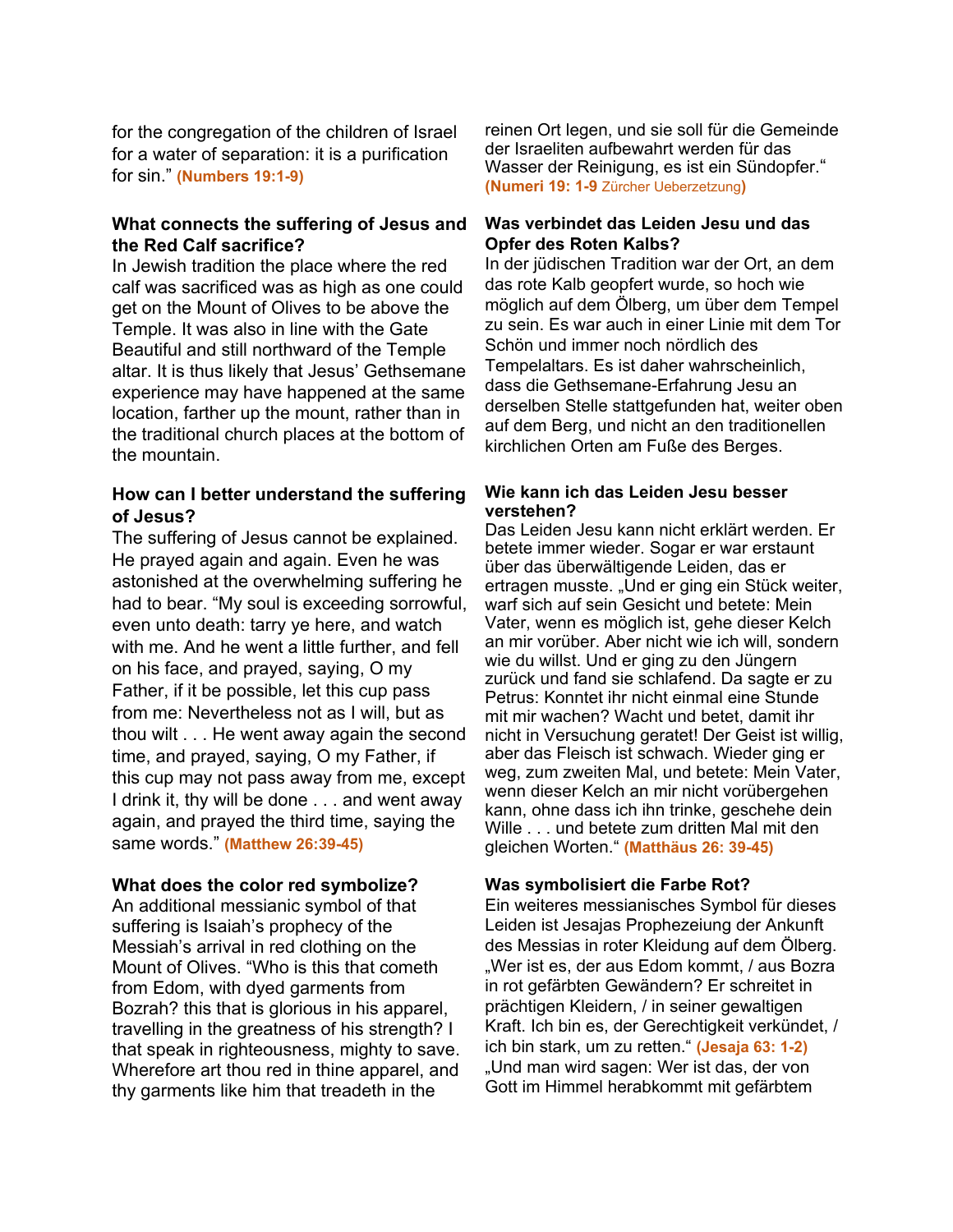winefat?" **(Isaiah 63:1-2)** "And it shall be said: Who is this that cometh down from God in heaven with dyed garments; yea, from the regions which are not known, clothed in his glorious apparel, traveling in the greatness of his strength? And he shall say: I am he who spake in righteousness, mighty to save. And the Lord shall be red in his apparel, and his garments like him that treadeth in the wine-vat." **(Doctrine & Covenants133:46-48)**

### **What does this Chiasmus teach me?**

Sacrifices of the red calves were made on the Mount of Olives in the ancient times. The expected arrival of the Messiah, in red, on the Mount of Olives will be in the latter days. The "red" (bleeding) experience of Jesus on the Mount of Olives was in the meridian of time. It is the central lesson of these events. He bled from every pore of His body for all our sins.

#### **What was the betrayal?**

"And while he yet spake, lo, Judas, one of the twelve, came, and with him a great multitude with swords and staves, from the chief priests and elders of the people. Now he that betrayed him gave them a sign, saying, Whomsoever I shall kiss, that same is he: hold him fast. And forthwith he came to Jesus, and said, Hail, master; and kissed him. And Jesus said unto him, Friend, wherefore art thou come? Then came they, and laid hands on Jesus, and took him . . . In that same hour said Jesus to the multitudes, Are ye come out as against a thief with swords and staves for to take me? I sat daily with you teaching in the temple, and ye laid no hold on me. But all this was done, that the scriptures of the prophets might be fulfilled. Then all the disciples forsook him, and fled. And they that had laid hold on Jesus led him away to Caiaphas the high priest, where the scribes and the elders were assembled. But Peter followed him afar off unto the high priest's palace, and went in, and sat with the servants, to see the end." **(Matthew 26:47-58)**

Gewand, ja, aus unbekannten Regionen, angetan mit seinen herrlichen Kleidern, der da schreitet in seiner ganzen großen Stärke? Und er wird sagen: Ich bin der, der in Rechtschaffenheit gesprochen hat und die Macht hat zu erretten. Und der Herr wird rotfarbene Kleider tragen, und seine Gewänder werden sein wie dessen, der im Weinbottich tritt." **(Lehre und Bündnisse 133: 46-48)**

## **Was lehrt mich dieser Chiasmus?**

In der Antike wurden auf dem Ölberg Opfer der roten Kälber gebracht. Die erwartete Ankunft des Messias in Rot auf dem Ölberg wird in den letzten Tagen sein. Die "rote" (blutende) Erfahrung Jesu auf dem Ölberg war im Meridian der Zeit. Es ist die zentrale Lehre dieser Ereignisse. Er blutete aus allen Poren seines Körpers für alle unsere Sünden.

#### **Was war der Verrat?**

"Noch während er redete, siehe, da kam Judas, einer der Zwölf, mit einer großen Schar von Männern, die mit Schwertern und Knüppeln bewaffnet waren; sie waren von den Hohepriestern und den Ältesten des Volkes geschickt worden. Der ihn auslieferte, hatte mit ihnen ein Zeichen vereinbart und gesagt: Der, den ich küssen werde, der ist es; nehmt ihn fest! Sogleich ging er auf Jesus zu und sagte: Sei gegrüßt, Rabbi! Und er küsste ihn. Jesus erwiderte ihm: Freund, dazu bist du gekommen? Da gingen sie auf Jesus zu, ergriffen ihn und nahmen ihn fest . . . In jener Stunde sagte Jesus zu den Männern: Wie gegen einen Räuber seid ihr mit Schwertern und Knüppeln ausgezogen, um mich festzunehmen. Tag für Tag saß ich im Tempel und lehrte und ihr habt mich nicht verhaftet. Das alles aber ist geschehen, damit die Schriften der Propheten in Erfüllung gehen. Da verließen ihn alle Jünger und flohen. Nach der Verhaftung führte man Jesus zum Hohepriester Kajaphas, bei dem sich die Schriftgelehrten und die Ältesten versammelt hatten." **(Matthäus 26: 47-58)**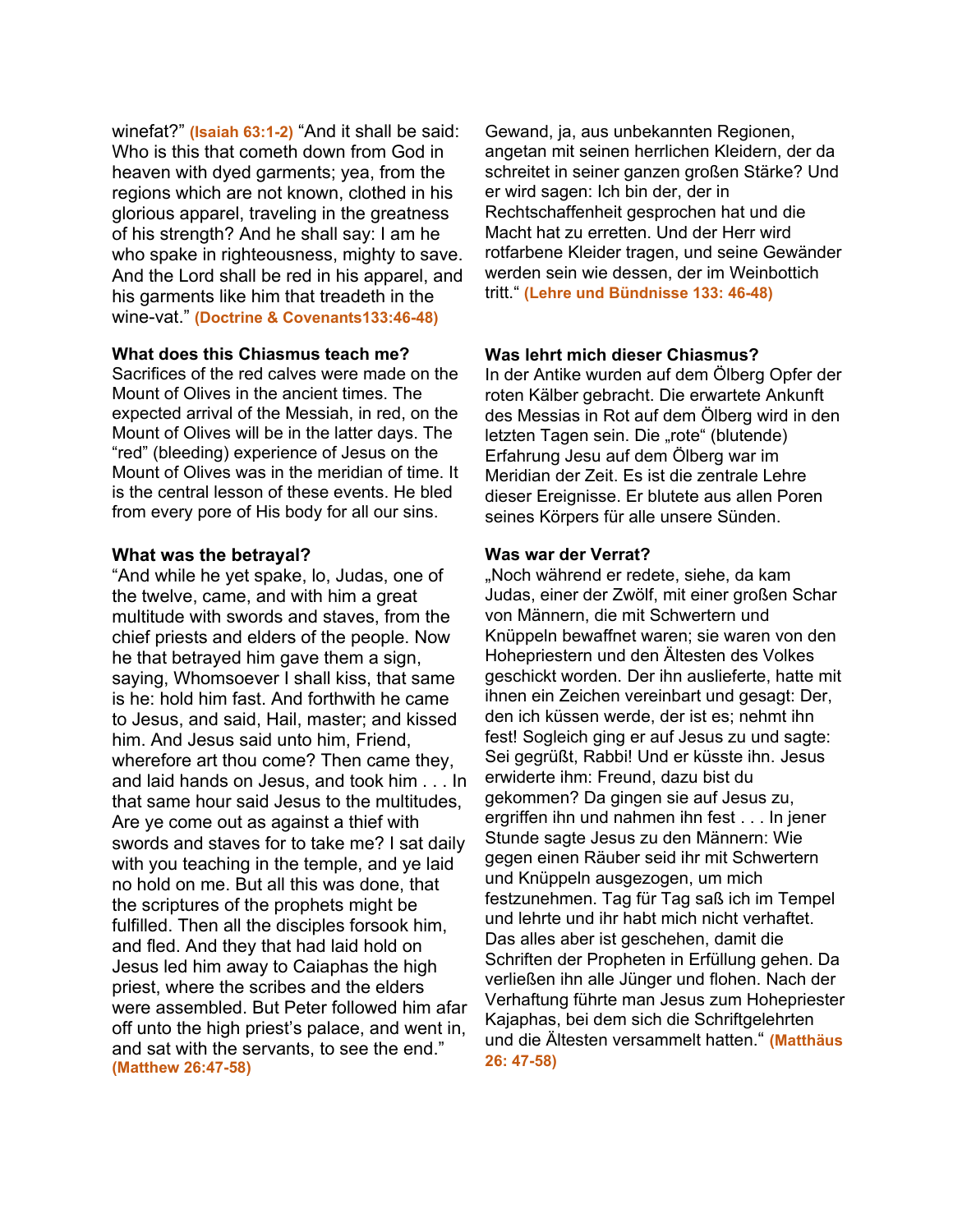## **When did the mock trial take place?**

Late that night, Jesus was betrayed, arrested, and taken to Caiaphas the High Priest by his soldiers. The incarceration and interrogation were not part of an official trial. Both were illegal under the circumstances. That evening was the beginning of the Preparation Day, a holiday by itself; it was night time and there was no formal charge against Jesus. These and other items precluded any trial to be performed legally.

# **Who was Caiaphas, the High Priest?**

Caiaphas was the High Priest over three councils that made up the grand Sanhedrin assembly. However, Caiaphas apparently was only meeting with one of the three councils and not the entire Sanhedrin (seventy men). The Sanhedrin would have to judge in such a case (if it were a legal trial), yet, never at night.

# **What happened at the house of Caiaphas?**

Caiaphas's house is now a church built over dungeon rooms, two thousand years old, where prisoners were held. Holes in the rock walls were used to tie and spread out their hands and feet for scourging. This basement prison reminds us that Caiaphas and some powerful elders conspired to trap Jesus by his own words. "But Jesus held his peace . . ." **(Matthew 26:63)**

### **What is the punishment for blasphemy?**

The priestly wordsmiths, who would not even utter the name of God, had the practice of substituting words representing God's name. They used phrases such as, "He that comes in the clouds of Heaven." They referred to a Messiah as "He that sits on the right hand of Power," or "Blessed is His name." In anger, the High Priest challenged Him, in the name of God, **"**. . . tell us whether thou be the Christ, the son of God."**(Matthew 26:63)** Jesus simply replied, "Thou hast said: nevertheless I say unto

#### **Wann fand der Scheinprozess statt?**

Spät in dieser Nacht wurde Jesus verraten, verhaftet und von seinen Soldaten nach Kaiphas, dem Hohepriester, gebracht. Die Inhaftierung und das Verhör waren nicht Teil eines offiziellen Prozesses. Beide waren unter den gegebenen Umständen illegal. Dieser Abend war der Beginn des Vorbereitungstages, ein Feiertag für sich; Es war Nacht und es gab keine formelle Anklage gegen Jesus. Diese und andere Punkte schlossen jede rechtlich durchzuführende Strafprozess aus.

# **Wer war Kaiphas, der Hohepriester?**

Kaiphas war der Hohepriester über drei Räte, aus denen die große Sanhedrin-Versammlung bestand. Kaiphas traf sich jedoch offenbar nur mit einem der drei Räte und nicht mit dem gesamten Sanhedrin (siebzig Männer). Der Sanhedrin müsste in einem solchen Fall urteilen (wenn es sich um ein Gerichtsverfahren handeln würde), jedoch niemals nachts.

# **Was ist im Haus von Kaiphas passiert?**

Kaiphas 'Haus ist heute eine Kirche, die über zweitausend Jahre alten Verliesräumen errichtet wurde, in denen Gefangene festgehalten wurden. Löcher in den Felswänden wurden verwendet, um ihre Hände und Füße zum Geißeln zu binden und auszubreiten. Dieses Kellergefängnis erinnert uns daran, dass Kaiphas und einige mächtige Älteste sich verschworen haben, Jesus durch seine eigenen Worte zu fangen. "Jesus aber schwieg." **(Matthäus 26:63)**

### **Was ist die Strafe für Gotteslästerung?**

Die priesterlichen Wortschmiede, die nicht einmal den Namen Gottes aussprechen würden, hatten die Praxis, Wörter zu ersetzen, die den Namen Gottes darstellen. Sie verwendeten Sätze wie: "Wer in den Wolken des Himmels kommt." Sie bezeichneten einen Messias als "den, der zur Rechten der Macht sitzt" oder "Selig ist sein Name". Im Zorn forderte ihn der Hohepriester im Namen Gottes heraus. Ich beschwöre dich bei dem lebendigen Gott, sag uns: Bist du der Christus, der Sohn Gottes?" (Matthäus 26:63) "Jesus antwortete: Du hast es gesagt. Doch ich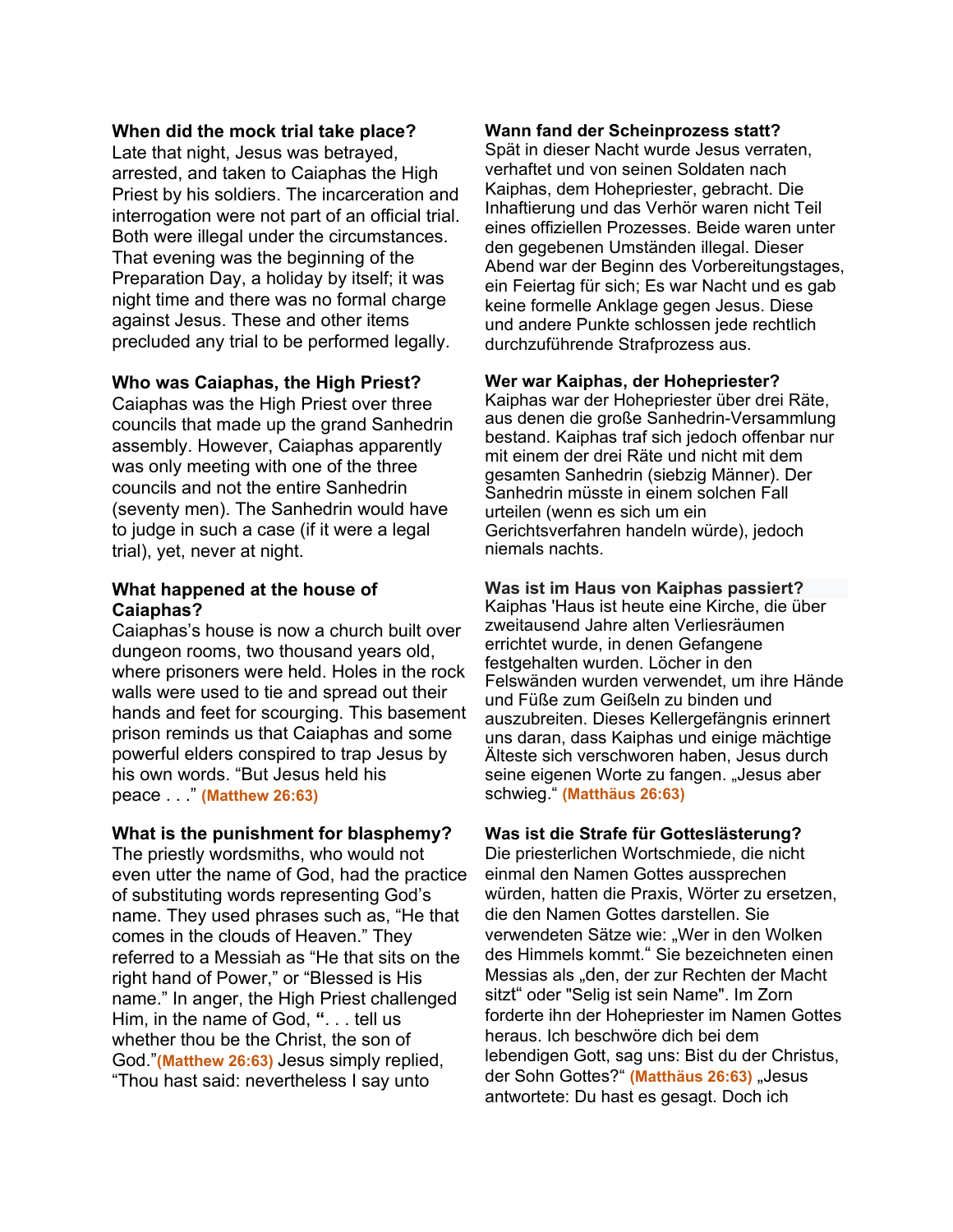you, hereafter shall ye see [this] Son of man sitting at the right hand of power, and coming in the clouds of heaven." **(Matthew 26:64)** The High Priest, perhaps stung by the realization that he himself had invoked God's name, cried out, "He hath spoken blasphemy. What think ye? They answered and said, He is guilty of death." **(Matthew 26:66)**

### **How did Peter Deny the Savior?**

The cock had just crowed. In fulfillment of Jesus' prophecy, Peter had just denied the Savior the third time. Then, one can imagine, turning and looking into Jesus' face, Peter turned again and ran out into the break of dawn, weeping bitterly. "Then began he to curse and to swear, saying, I know not the man. And immediately the cock crew. And Peter remembered the word of Jesus, which said unto him, Before the cock crow, thou shalt deny me thrice. And he went out, and wept bitterly." **(Matthew 26:74-75)**

# **Who carried out executions for Temple Violations?**

Under the Roman political system, the Jewish priests were not to carry out executions except for temple violations. (Their executions would have been by stoning--throwing the victim over a high cliff and then covering him with stones they threw.) The priests bound him and led him away to Pontius Pilate, the governor. **(Mark 15:1)**

# **What is the real story behind Pontius Pilate at the Antonia Fortress?**

Today, a site is maintained by a Catholic Order, The Sisters of Zion. The archaeological ruins recently discovered may have been well preserved from Byzantine times. Floor stones and cisterns reveal ancient Roman markings and usage as a fortress. At the Antonia Fortress, Pontius Pilate at first did not want to be troubled with the case. He may have been bothered by his wife's dream that he should have nothing to do with Jesus. However, he

erkläre euch: Von nun an werdet ihr den Menschensohn zur Rechten der Macht sitzen und auf den Wolken des Himmels kommen sehen." **(Matthäus 26:64)** Der Hohepriester, vielleicht gestochen von der Erkenntnis, dass er selbst Gottes Namen angerufen hatte, rief: "Was ist eure Meinung? Sie antworteten: Er ist des Todes schuldig." **(Matthäus 26:66)**

# **Wie hat Peter den Erlöser geleugnet?**

Der Hahn hatte gerade gekräht. In Erfüllung der Prophezeiung Jesu hatte Petrus den Erretter gerade zum dritten Mal geleugnet. Dann kann man sich vorstellen, dass Petrus sich umdrehte und in Jesu Gesicht sah, sich wieder umdrehte und in die Morgendämmerung rannte und bitterlich weinte. "Da fing er an zu fluchen und zu schwören: Ich kenne den Menschen nicht. Gleich darauf krähte ein Hahn und Petrus erinnerte sich an das Wort, das Jesus gesagt hatte: Ehe der Hahn kräht, wirst du mich dreimal verleugnen. Und er ging hinaus und weinte bitterlich." **(Matthäus 26: 74-75)**

# **Wer hat Hinrichtungen wegen Tempelverletzungen durchgeführt?**

Nach dem politischen System der Römer sollten die jüdischen Priester keine Hinrichtungen durchführen, außer bei Verstößen gegen den Tempel. (Ihre Hinrichtungen wären durch Steinigung gewesen - das Opfer über eine hohe Klippe geworfen und dann mit Steinen bedeckt, die sie geworfen haben.) Die Priester banden ihn und führten ihn zu Pontius Pilatus, dem Gouverneur **(Markus 15:1)**.

# **Was ist die wahre Geschichte hinter Pontius Pilatus in der Antonia-Festung?**

Heute wird ein Ort von einem katholischen Orden, den Schwestern von Zion, unterhalten. Die kürzlich entdeckten archäologischen Ruinen sind möglicherweise aus byzantinischer Zeit gut erhalten. Bodensteine und Zisternen zeigen antike römische Markierungen und die Verwendung als Festung. In der Antonia-Festung wollte Pontius Pilatus zunächst nicht mit dem Fall beunruhigt werden. Möglicherweise hat ihn der Traum seiner Frau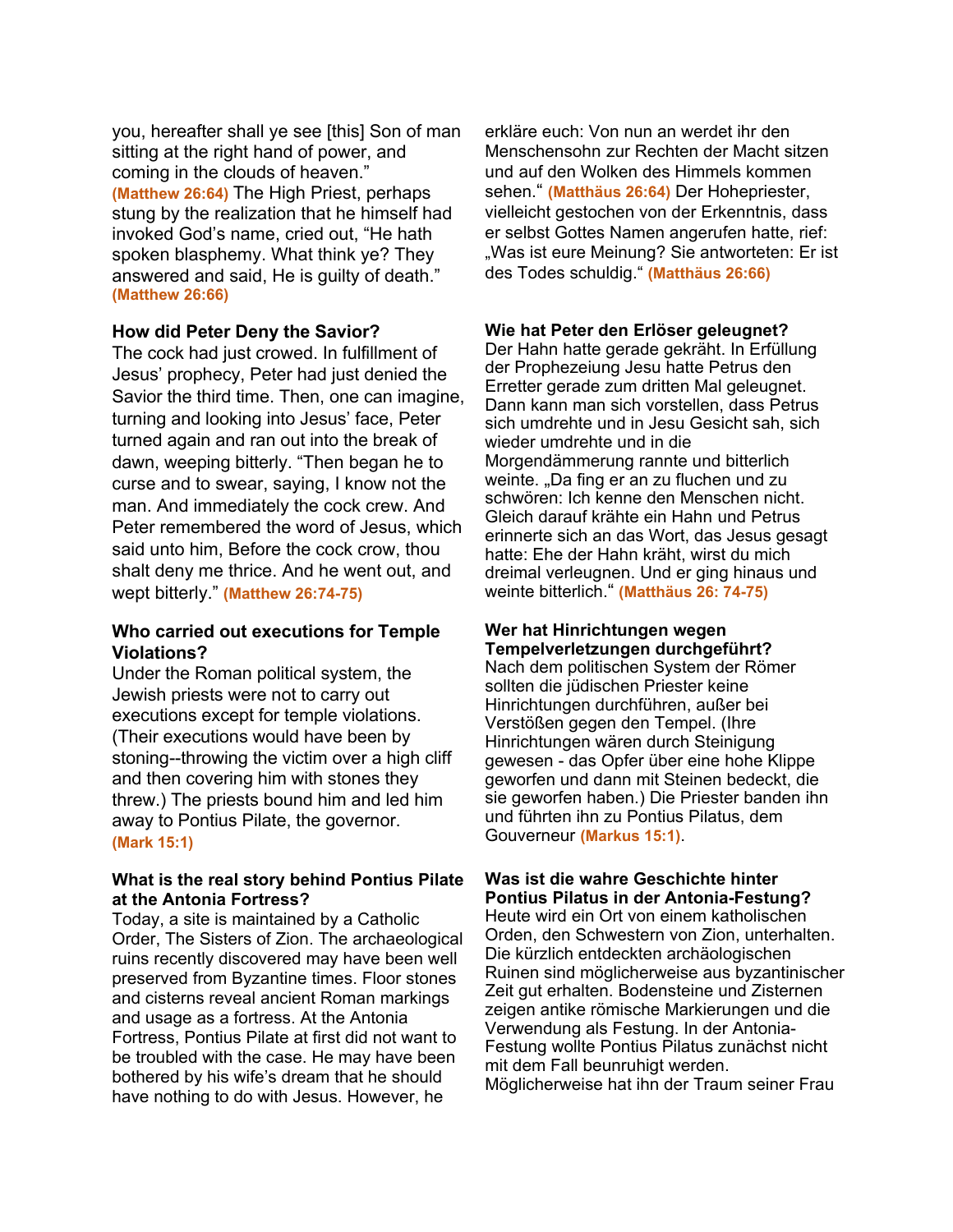soon realized a potential political gain. Repeatedly, he had Jesus brought forth, beaten, intimidated, and crowned with thorns. He taunted the priests with Jesus' release. He said, **"**I find in him no fault at all." **(John 18:38)** Maddened by Pilate's reluctance to favor them with an execution, they cried out, "Away with him, crucify him." **(John 19:15)** Pilate, probably egging them on and hoping to accomplish something for himself, said, "Shall I crucify your King? The chief priests answered, We have no king but Caesar." **(John 19:15)** Ah, the political gain was achieved (since the priests publicly acclaimed Caesar to be their king). "Then delivered he him . . . to be crucified" **(John 19:16)** This may have been the achievement that endeared Pilate to Herod, since he motivated the Jewish priests to acclaim Caesar. **"**And the same day Pilate and Herod were made friends together: for before they were at enmity between themselves." **(Luke 23:12)**

#### **On what day did the crucifixion and burial really occur?**

It was still the preparation day, the day before Passover, (Wednesday nightfall/Thursday). "The Jews (Jewish Priests) therefore, because it was the preparation, that the bodies should not remain upon the cross on the sabbath day, (for that sabbath day was an high day,) besought Pilate that their legs might be broken, and that they might be taken away." **(John 19:31)**

# **What were "Feast-days" also "High days" and how are they observed?**

As commanded in the Old Testament, Passover is a high day, an annual Sabbath, **(Leviticus 23:4-6)**. "There are seven annual Sabbaths. They are the first and seventh days of Passover, the first full moon after the spring equinox, Pentecost, the day Moses gave the commandments, Rosh Hashanah, the Hebrew New Year, Yom Kippur, the day of atonement), and the first and last day of Succoth, the first full moon after the fall equinox. These are extra Sabbaths, times of

gestört, dass er nichts mit Jesus zu tun haben sollte. Er erkannte jedoch bald einen möglichen politischen Gewinn. Wiederholt ließ er Jesus hervorbringen, schlagen, einschüchtern und mit Dornen krönen. Er verspottete die Priester mit der Freilassung Jesu. Er sagte: "Ich finde keine Schuld an ihm." **(Johannes 18:38)** Verärgert über Pilatus 'Widerwillen, sie mit einer Hinrichtung zu begünstigen, riefen sie: "Hinweg, hinweg, kreuzige ihn!" **(Johannes 19:15)** Pilatus, der sie wahrscheinlich anspornte und hoffte, etwas für sich selbst zu erreichen, sagte: "Soll ich deinen König kreuzigen? Die Hohenpriester antworteten: Wir haben keinen König außer Cäsar." **(Johannes 19:15)** Ah, der politische Gewinn wurde erreicht (da die Priester Cäsar öffentlich als ihren König anerkannten). "Da lieferte er ihnen Jesus aus, damit er gekreuzigt würde" **(Johannes 19:16)** Dies mag die Errungenschaft gewesen sein, die Pilatus bei Herodes beliebt machte, da er die jüdischen Priester motivierte, Cäsar zu würdigen. "An diesem Tag wurden Herodes und Pilatus Freunde; vorher waren sie Feinde gewesen" **(Lukas 23:12)**

#### **An welchem Tag fand die Kreuzigung und Beerdigung wirklich statt?**

Es war immer noch der Vorbereitungstag, der Tag vor dem Passah (Mittwochabend/ Donnerstag). "Weil Rüsttag war und die Körper während des Sabbats nicht am Kreuz bleiben sollten - dieser Sabbat war nämlich ein großer Feiertag -, baten die Juden (Judische Priester) Pilatus, man möge ihnen die Beine zerschlagen und sie dann abnehmen." **(Johannes 19:31)**

# **Was waren "Festtage" auch "Hohe Tage" und wie werden sie beobachtet?**

Wie im Alten Testament geboten, ist das Passah ein hoher Tag, ein jährlicher Sabbat. **(3 Mose 23: 4-6).** "Es gibt sieben jährliche Sabbate. Es sind der erste und der siebte Tag des Passahfestes, der erste Vollmond nach dem Frühlingsäquinoktium, Pfingsten, der Tag, an dem Mose die Gebote gab, Rosch Haschana, das hebräische Neujahr, Jom Kippur, der Tag der Versöhnung und der erste und letzte Tag von Sukkot, der erste Vollmond nach dem Äquinoktium im Herbst. Dies sind zusätzliche Sabbate, Zeiten alter Opfer (Fasten) und werden wie ein regulärer Sabbat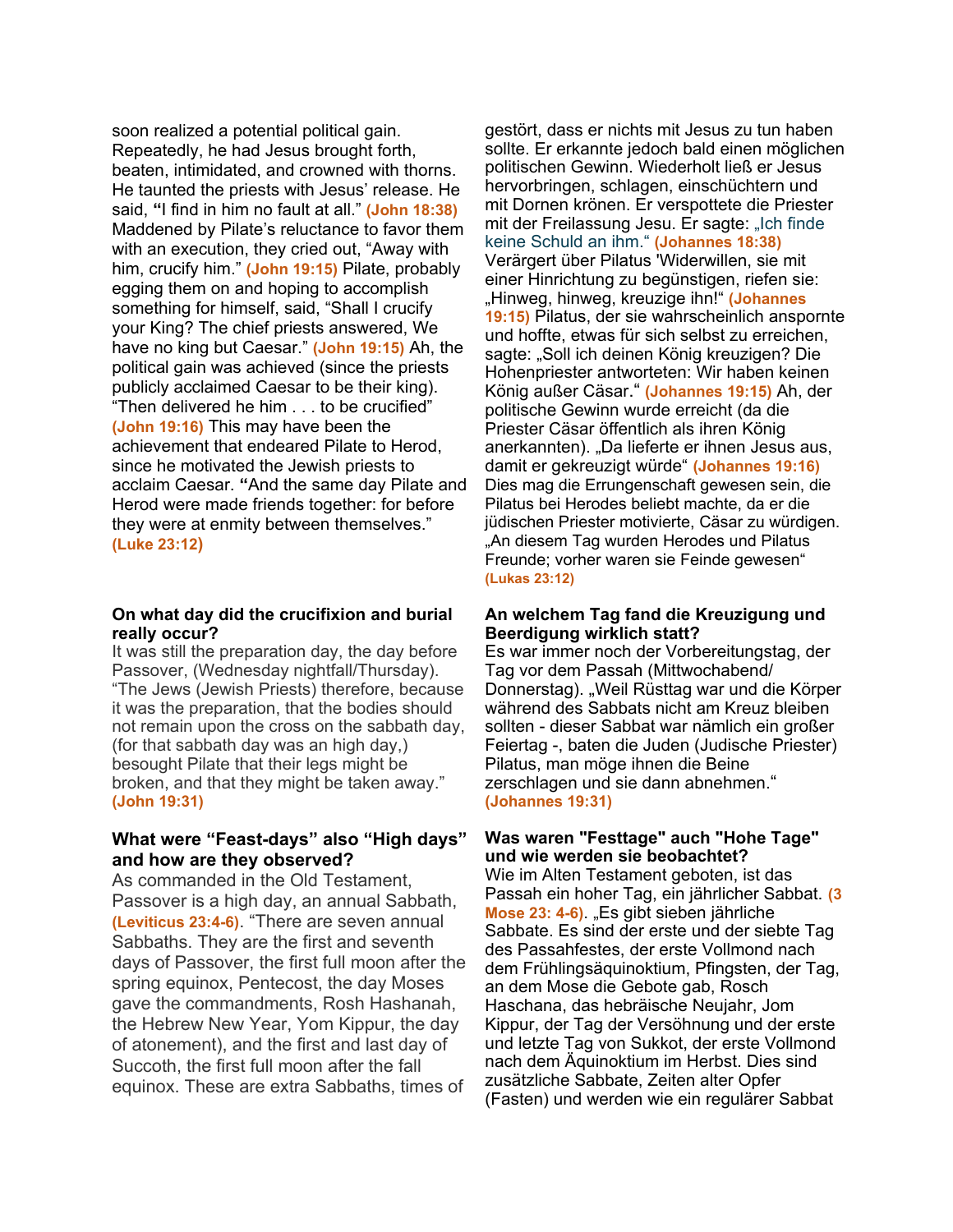ancient sacrifices (fasting) and are observed as a regular Sabbath would be. These seven festivals do not necessarily occur on a weekly Sabbath, (seventh-day Sabbath).

# **Where is the Place of a Skull?**

Jesus, bearing His cross (probably just the cross beam, as the upright post was most likely already at the crucifixion place), "... went forth into a place called the place of a skull, which is called in the Hebrew, Golgotha." **(John 19:17)** A site outside the city wall looks like the described place. It was the Roman practice to crucify along the roadways. A roadway still passes through this ancient, abandoned quarry, known by Jews as a place of execution. Daylight had progressed about six hours. It was close to noon, but, ". . . there was darkness over the whole land until the ninth hour." **(Mark 15:33)**

# **Who is Simon from Cyrene?**

On the way, a man named Simon from Cyrene was made to carry the cross beam to the place of execution. (One can imagine that Jesus may have stumbled, although it is not mentioned.) The name Simon is Jewish; the place, Cyrene, is in Africa, close to Ethiopia. The man could have been one of the hundreds of thousands of Jews of various ethnicities gathering in Jerusalem for Passover. He carried the wood for the sacrifice of the Paschal Lamb of God. Nowadays, there are approximately 190,000 Ethiopian Jews of which close to 130,000 have gathered to Israel.

# **How is crucifixion usually a slow death and what were Jesus' last words?**

Crucifixion was a slow, strangling death. Breathing required very painful movements, and speaking was virtually impossible. Yet, during His agonizing physical, mental, and spiritual anguish, He spoke several times. Mostly it was in concern of others. The Bible records seven things that Jesus said while on the cross. **To those who nailed him:** "Then

eingehalten. Diese sieben Feste finden nicht unbedingt an einem wöchentlichen Sabbat (Sabbat am siebten Tag) statt.

# **Wo ist der Ort eines Schädels?**

Jesus, der sein Kreuz trägt (wahrscheinlich nur den Querbalken, da der aufrechte Pfosten höchstwahrscheinlich bereits an der Kreuzigungsstelle war), "Und er selbst trug das Kreuz und ging hinaus zur sogenannten Schädelstätte, die auf Hebräisch Golgota heißt" **(Johannes 19:17)** Ein Ort außerhalb der Stadtmauer sieht aus wie der beschriebene Ort. Es war die römische Praxis, entlang der Straßen zu kreuzigen. Eine Straße führt noch immer durch diesen alten, verlassenen Steinbruch, der von Juden als Hinrichtungsort bekannt ist. Das Tageslicht war ungefähr sechs Stunden fortgeschritten. "Es war kurz vor Mittag, aber, Als die sechste Stunde kam, brach eine Finsternis über das ganze Land herein - bis zur neunten Stunde." **(Markus 15:33)**

# **Wer ist Simon aus Cyrene?**

Unterwegs wurde ein Mann namens Simon aus Cyrene gezwungen, den Querbalken zum Hinrichtungsort zu tragen. (Man kann sich vorstellen, dass Jesus gestolpert ist, obwohl es nicht erwähnt wird.) Der Name Simon ist jüdisch; Der Ort Cyrene liegt in Afrika in der Nähe von Äthiopien. Der Mann könnte einer der hunderttausenden Juden verschiedener Ethnien gewesen sein, die sich zum Passahfest in Jerusalem versammelt hatten. Er trug das Holz für das Opfer des Osterlammes Gottes. Heutzutage gibt es ungefähr 190.000 äthiopische Juden, von denen sich fast 130.000 nach Israel versammelt haben.

#### **Wie ist Kreuzigung normalerweise ein langsamer Tod und was waren die letzten Worte Jesu?**

Die Kreuzigung war ein langsamer, erwürgender Tod. Das Atmen erforderte sehr schmerzhafte Bewegungen, und das Sprechen war praktisch unmöglich. Während seiner qualvollen körperlichen, geistigen und geistigen Qual sprach er jedoch mehrmals. Meistens ging es um andere. Die Bibel berichtet über sieben Dinge, die Jesus am Kreuz gesagt hat.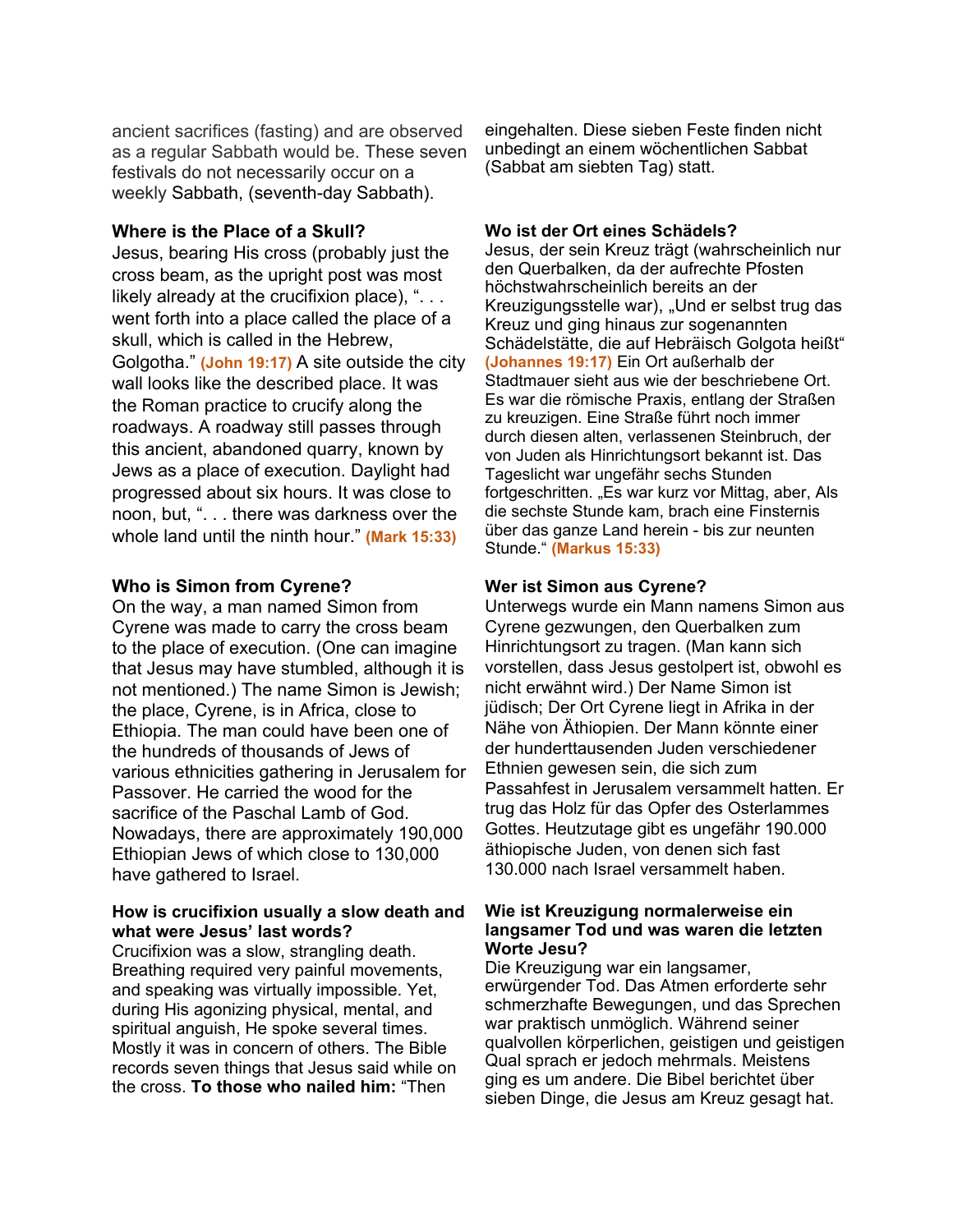said Jesus, Father, forgive them; for they know not what they do. And they parted his raiment, and cast lots." **(Luke 23:34) To those who were crucified with him:** ". . . for we receive the due reward of our deeds: but this man hath done nothing amiss. And he said unto Jesus, Lord, remember me when thou comest into thy kingdom. And Jesus said unto him, Verily I say unto thee, Today shalt thou be with me in paradise [world of spirits]." **(Luke 23:41-43) To His Mother:** "Woman, behold thy son!" **(John 19:26) To John the Beloved:** "Behold thy mother! And from that hour that disciple took her unto his own home." **(John 19:27) To the Guards:** "I thirst." **(John 19:28) To His Father:** "Eli, Eli, lama sabachthani? That is to say, My God, my God, why hast thou forsaken me?" **(Matthew 27:46)** "And when Jesus had cried with a loud voice, he said, Father, into thy hands I commend my spirit: and having said thus, he gave up the ghost." **(Luke 23:46) To the World: "**When Jesus therefore had received the vinegar, he said, It is finished: and he bowed his head, and gave up the ghost. **(John 19:30)**

### **What reason were not His legs broken?**

The Jewish priests did not want the crucified bodies hanging on the cross on Sabbath days (for that evening was the beginning of an extra Sabbath day, a High Day). So, they besought Pilate that the prisoners' legs might be broken. This would hasten their deaths because they could not press against the nails in their feet to gasp for breath. Once dead, their bodies might be taken away. However, when the soldiers saw that Jesus was dead already ". . . they brake not his legs." **(John 19:33)**

# **How does prohibition of mourning or burial on Sabbaths help me better understand the Savior's atonement?**

"Overt mourning on Shabbat and Jewish holidays is generally forbidden." "... According to traditions, burials are not be permitted on Shabbat. In fact, strong

#### **Zu denen, die ihn festgenagelt haben**:

"Vater, vergib ihnen, denn sie wissen nicht. was sie tun! Um seine Kleider zu verteilen, warfen sie das Los" **(Lukas 23:34) Zu denen, die mit ihm gekreuzigt haben**: "Uns geschieht recht, wir erhalten den Lohn für unsere Taten; dieser aber hat nichts Unrechtes getan. Dann sagte er: Jesus, denk an mich, wenn du in dein Reich kommst! Jesus antwortete ihm: Amen, ich sage dir: Heute noch wirst du mit mir im Paradies sein." **(Lukas 23: 41-43) Zu seiner Mutter**: "Frau, siehe, dein Sohn!" **(Johannes 19:26) Zu Johannes dem Geliebten**: "Dann spricht er zu dem Jünger: Siehe, deine Mutter! Und von dieser Stunde an brachte dieser Jünger sie zu sich nach Hause." **(Johannes**  19:27) An die Wachen: "Mich dürstet." **(Johannes 19:28) Zu seinem Vater**: "Eli, Eli, Lama Sabachthani? Das heißt: Mein Gott, mein Gott, warum hast du mich verlassen?" **(Matthäus 27:46)** "Und Jesus rief mit lauter Stimme: Vater, in deine Hände lege ich meinen Geist." **(Lukas 23:46) Zur Welt:** "Es ist vollbracht! Und er neigte das Haubt und übergab den Geist." **(Johannes 19:30)**

#### **Warum waren seine Beine nicht gebrochen?**

Die jüdischen Priester wollten nicht, dass die gekreuzigten Körper an Sabbattagen am Kreuz hängen (denn an diesem Abend begann ein zusätzlicher Sabbat, ein Hochtag – großer Feiertag). Also baten sie Pilatus, dass die Beine der Gefangenen gebrochen werden könnten. Dies würde ihren Tod beschleunigen, da sie nicht gegen die Nägel in ihren Füßen drücken konnten, um nach Luft zu schnappen. Sobald sie tot sind, könnten ihre Körper weggebracht werden. "Als sie aber zu Jesus kamen und sahen, dass er schon tot war, zerschlugen sie ihm die Beine nicht." **(Johannes 19:33)**

# **Wie hilft mir das Verbot der Trauer oder der Beerdigung am Sabbat, das Sühnopfer des Erretters besser zu verstehen?**

"Offene Trauer am Schabbat und an jüdischen Feiertagen ist generell verboten." ". . . Nach den Überlieferungen sind Bestattungen am Schabbat nicht gestattet. Tatsächlich ist starke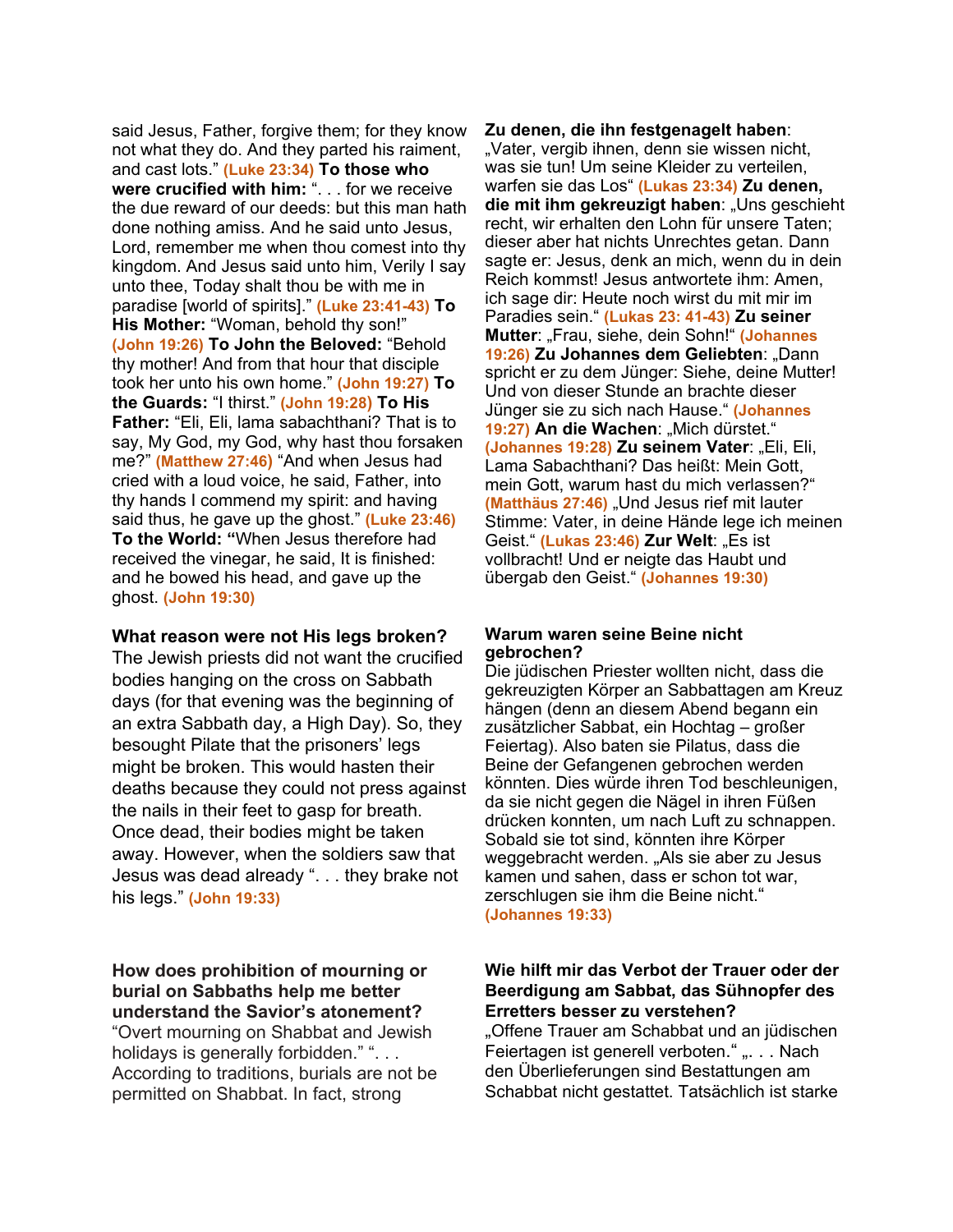#### mourning is not permitted during the Sabbath." **(https://www.shiva.com/learningcenter/commemorate/jewish-holidays/shabbat)**

The Savior arranged to be buried before two Sabbaths, the Passover High day (Thursday nightfall/Friday) and the regular weekly Sabbath, (Friday nightfall Saturday) so that even His closest friends and family would not mourn. He took all mourning upon Himself. The first day of the week He arose, (Saturday nightfall/Sunday).

### **How did disciples help with the Burial?**

After this, Joseph of Arimathaea, a member of the Sanhedrin, and **"**. . . a disciple of Jesus . . . besought Pilate that he might take the body of Jesus: and Pilate gave him leave." **(John 19:38)** With the help of Nicodemus, **"**. . . took they the body of Jesus, and wound it in linen clothes with the spices . . . Now in the place where he was crucified there was a garden; and in the garden a new sepulchre, wherein was never man yet laid. There laid they Jesus therefore because of the Jews' preparation day; for the sepulchre was nigh at hand." **(John 19:40-42)**

### **What brought about the two Sabbaths in a row?**

The scurrilous events of that day preceded the Passover which was due to begin at any moment. The Passover (a special Sabbath, an extra Sabbath, a high day) that week preceded the regular Fridaynightfall/Saturday Sabbath. "The Jews [Priests] therefore, because it was the preparation, that the bodies should not remain upon the cross on the sabbath day, (for that sabbath day was an high day,)" **(John 19:31)** There were two Sabbaths in a row that year (the Passover Sabbath and the regular seventh day of the week Sabbath). In that sense, Jesus was crucified on what we call a Thursday. This fits in the time reckoning of Palm Sunday being five days before the Passover **(John 12:12).** Then in fulfillment of prophecy, He really was in the tomb three nights; and on the third day He arose: This was also the only "sign" Jesus gave the Pharisees. **(Matthew 12:38-40)**

# Trauer während des Sabbats nicht erlaubt. " **(https://www.shiva.com/learning-**

**center/commemorate/jewish-holidays/shabbat)** Der Erretter ließ sich vor zwei Sabbaten, dem Passahhochtag (Donnerstagabend/Freitag) und dem regulären wöchentlichen Sabbat (Freitag Nacht/Einbruch Samstag), damit auch seine engsten Freunde und Familie nicht trauern. Er nahm alle Trauer auf sich. Am ersten Tag der Woche stand er auf (Samstagabend/Sonntag).

# **Wie haben Jünger bei der Beerdigung geholfen?**

Danach Joseph von Arimathäa, ein Mitglied des Sanhedrin, "bat Pilatus, den Leichnam Jesu abnehmen zu dürfen, und Pilatus erlaubte es." **(Johannes 19:38)** Mit Hilfe von Nikodemus, "Sie nahmen den Leichnam Jesu und umwickelten ihn mit Leinenbinden, zusammen<br>mit den wohlriechenden Salben . . . An dem mit den wohlriechenden Salben Ort, wo man ihn gekreuzigt hatte, war ein Garten und in dem Garten war ein neues Grab, in dem noch niemand bestattet worden war. Wegen des Rüsttages der Juden und weil das Grab in der Nähe lag, setzten sie Jesus dort bei." **(Johannes 19: 40-42)**

# **Was brachte die beiden Sabbate hintereinander hervor?**

Die skurrilen Ereignisse dieses Tages gingen dem Passah voraus, das jeden Moment beginnen sollte. Das Passah (ein besonderer Sabbat, ein zusätzlicher Sabbat, ein hoher Tag) in dieser Woche ging dem regulären Freitag-Nacht/Samstag-Sabbat voraus. "Weil Rüsttag war und die Körper während des Sabbats nicht am Kreuz bleiben sollten - dieser Sabbat war nämlich ein großer Feiertag." **(Johannes 19:31)**. Es gab zwei Sabbate in Folge in diesem Jahr (der Passah-Sabbat und der reguläre Sabbat am siebten Tag der Woche). In diesem Sinne wurde Jesus an einem Donnerstag gekreuzigt. Dies passt in die Zeitrechnung des Palmsonntags, der fünf Tage vor dem Passah liegt **(Johannes 12, 12)**. Dann war er in Erfüllung der Prophezeiung wirklich drei Nächte im Grab; und am dritten Tag stand er auf: Dies war auch das einzige "Zeichen", das Jesus den Pharisäern gab. **(Matthäus 12: 38-40)**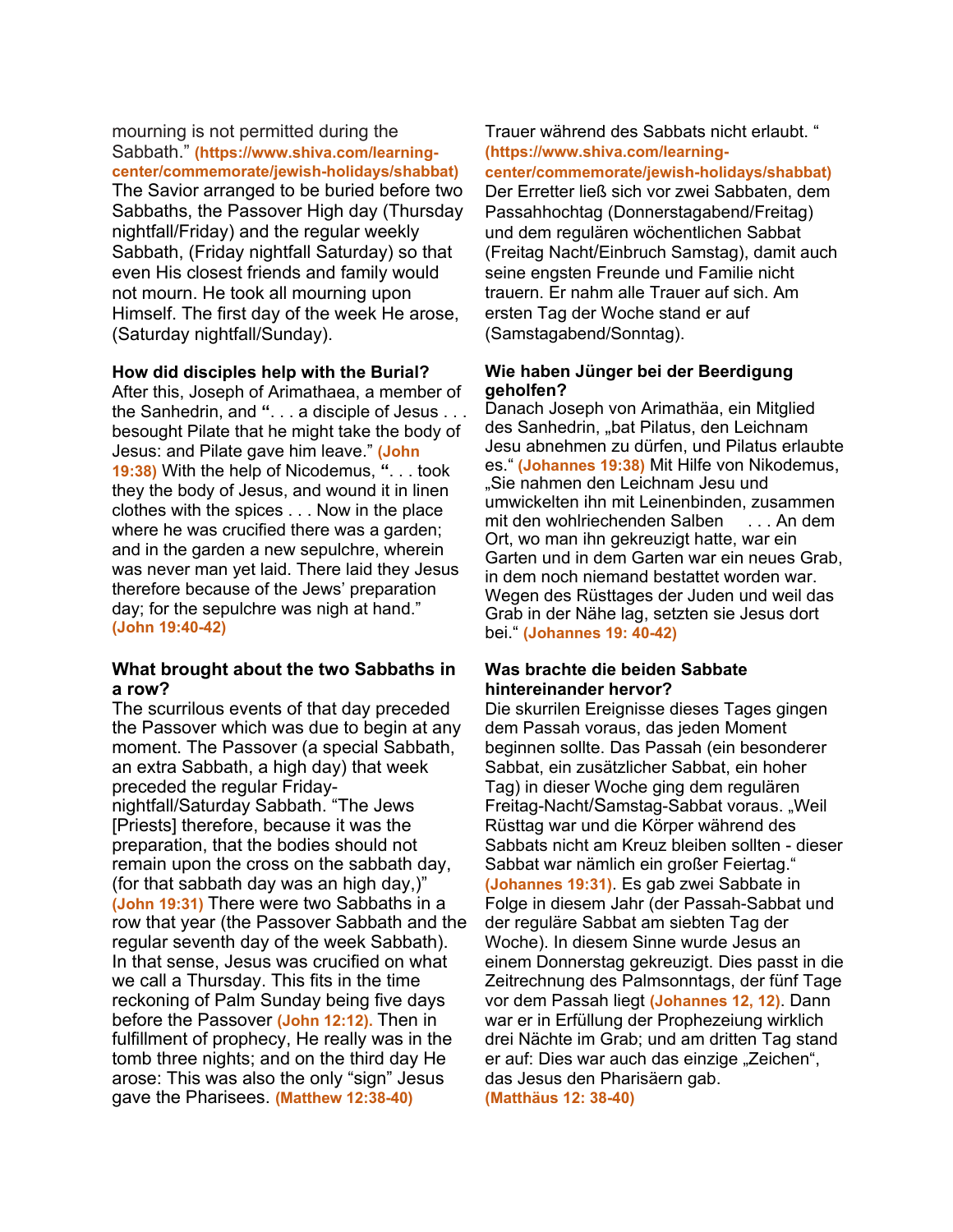# **Who did some Jews recently anticipate as a Messiah?**

When the famous Rabbi Schneersohn from Brooklyn died, some of his followers expected him to rise again after three nights and three days. Thousands of posters of the famous rabbi had been distributed, boldly captioned with statements such as "We want Messiah now!" "The 7th Lubavitch leader, Menahem Mendel Schneersohn, born in Russia in 1902 and educated in mathematics and engineering at the Sorbonne in Paris, led the New York community from 1951 until his death in 1994. He was childless and did not designate a successor. Under his direction, the influence of the Lubavitch community spread far beyond the Hasidic community and penetrated the mainstream of Jewish life in all parts of the world ". . . A campaign hailing Rabbi Schneersohn as a Messiah began in the late 80s and has continued beyond his death in the 1990s. The messianism gripped a large part of the Lubavitch community and has created a huge debate in the ultra-Orthodox communities in the Diaspora and Israel." "To some, Messianism undermines the first line of defense against Christian missionizing which has always been that Judaism cannot accept a Messiah who dies in the midst of his redemptive mission. To others, Rabbi Schneersohn is the one who will be resurrected to complete a process of redemption for the Jewish people." **(Encyclopedia Judaica Jr.)**

# **What other part of the family sets a day aside about the atonement?**

The atonement has been the central issue of true religion from the beginning of man's mortal sojourn through eternity. In Judaism, a special day was established as a Yom Kippur, the Day of Atonement. "The tenth of the Hebrew month of *Tishrei* is *Yom Kippur*, a day of fasting and prayer for all Israel, a day which has been significant to Jews

# **Wen haben einige Juden kürzlich als Messias erwartet?**

Als der berühmte Rabbi Schneersohn aus Brooklyn starb, erwarteten einige seiner Anhänger, dass er nach drei Nächten und drei Tagen wieder auferstehen würde. Tausende Plakate des berühmten Rabbiners waren verteilt worden, kühn mit Aussagen wie "Wir wollen jetzt den Messias!" "Der seibte Lubavitch-Führer, Menahem Mendel Schneersohn, 1902 in Russland geboren und an der Sorbonne in Paris in Mathematik und Ingenieurwesen ausgebildet, leitete die New Yorker Gemeinde von 1951 bis zu seinem Tod 1994. Er war kinderlos und ernannte keinen Nachfolger. Unter seiner Leitung breitete sich der Einfluss der Lubavitch-Gemeinde weit über die chassidische Gemeinde hinaus aus und drang in alle Teile der Welt in den Mainstream des jüdischen Lebens ein." "... Eine Kampagne, in der Rabbi Schneersohn als Messias gefeiert wurde, begann Ende der 80er Jahre und wurde über seinen Tod in den 90er Jahren hinaus fortgesetzt. Der Messianismus hat einen großen Teil der Lubavitch-Gemeinde erfasst und eine große Debatte in den ultraorthodoxen Gemeinden in der Diaspora und in Israel ausgelöst." "Für einige untergräbt der Messianismus die erste Verteidigungslinie gegen christliche Missionierung, die immer darin bestand, dass das Judentum keinen Messias akzeptieren kann, der inmitten seiner Erlösungsmission stirbt. Für andere ist Rabbi Schneersohn derjenige, der auferstehen wird, um einen Erlösungsprozess für das jüdische Volk abzuschließen." **(Enzyklopädie Judaica Jr.)**

# **Welcher andere Teil der Familie nimmt sich einen Tag Zeit für das Sühnopfer?**

Das Sühnopfer war von Beginn des sterblichen Aufenthalts des Menschen bis in alle Ewigkeit das zentrale Thema der wahren Religion. Im Judentum wurde ein besonderer Tag als Jom Kippur, der Versöhnungstag, festgelegt. "Der zehnte des hebräischen Monats Tishrei ist Jom Kippur, ein Tag des Fastens und des Gebets für ganz Israel, ein Tag, der für Juden seit jeher